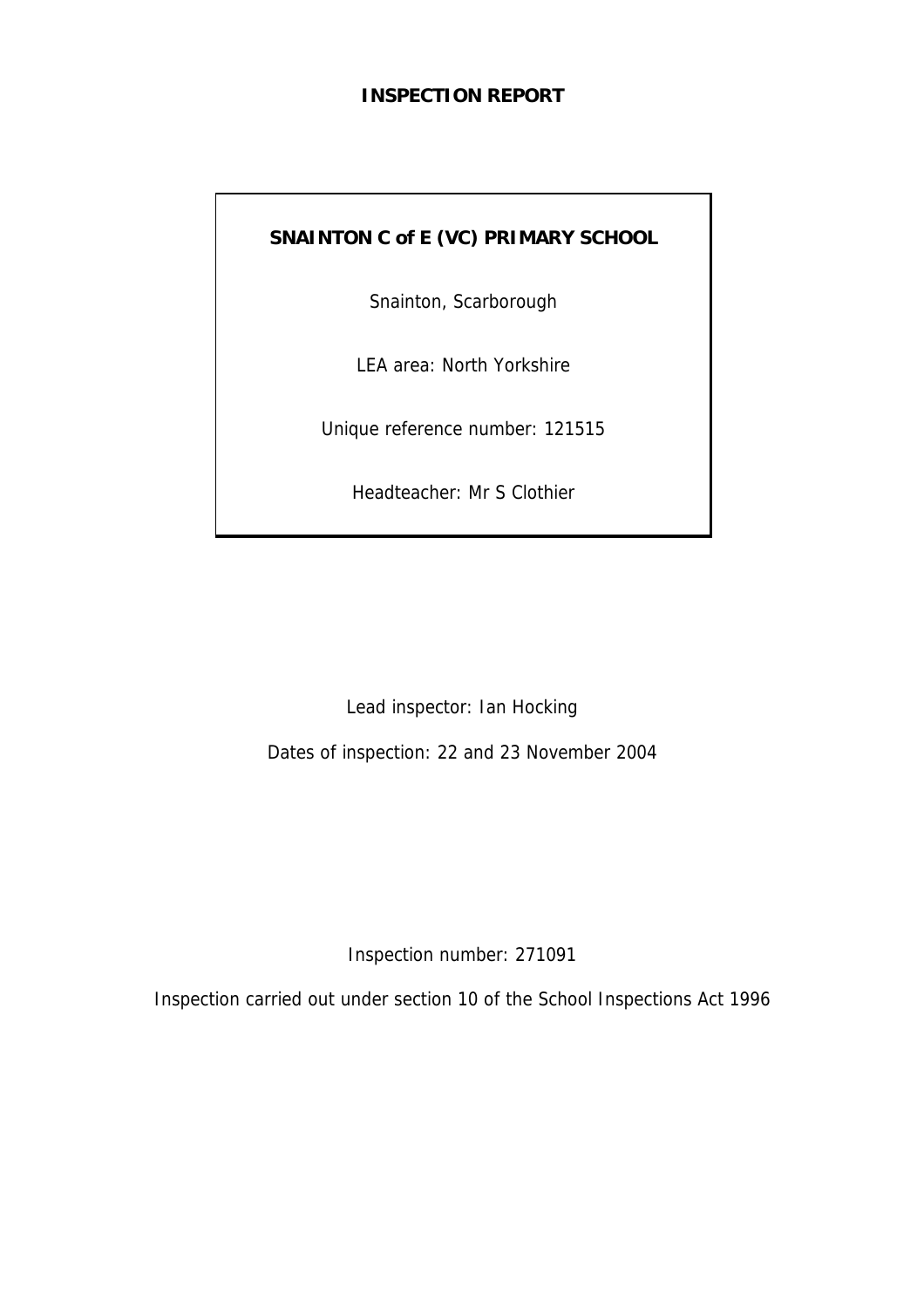© Crown copyright 2004

This report may be reproduced in whole or in part for non-commercial educational purposes, provided that all extracts quoted are reproduced verbatim without adaptation and on condition that the source and date thereof are stated.

Further copies of this report are obtainable from the school. Under the School Inspections Act 1996, the school must provide a copy of this report and/or its summary free of charge to certain categories of people. A charge not exceeding the full cost of reproduction may be made for any other copies supplied.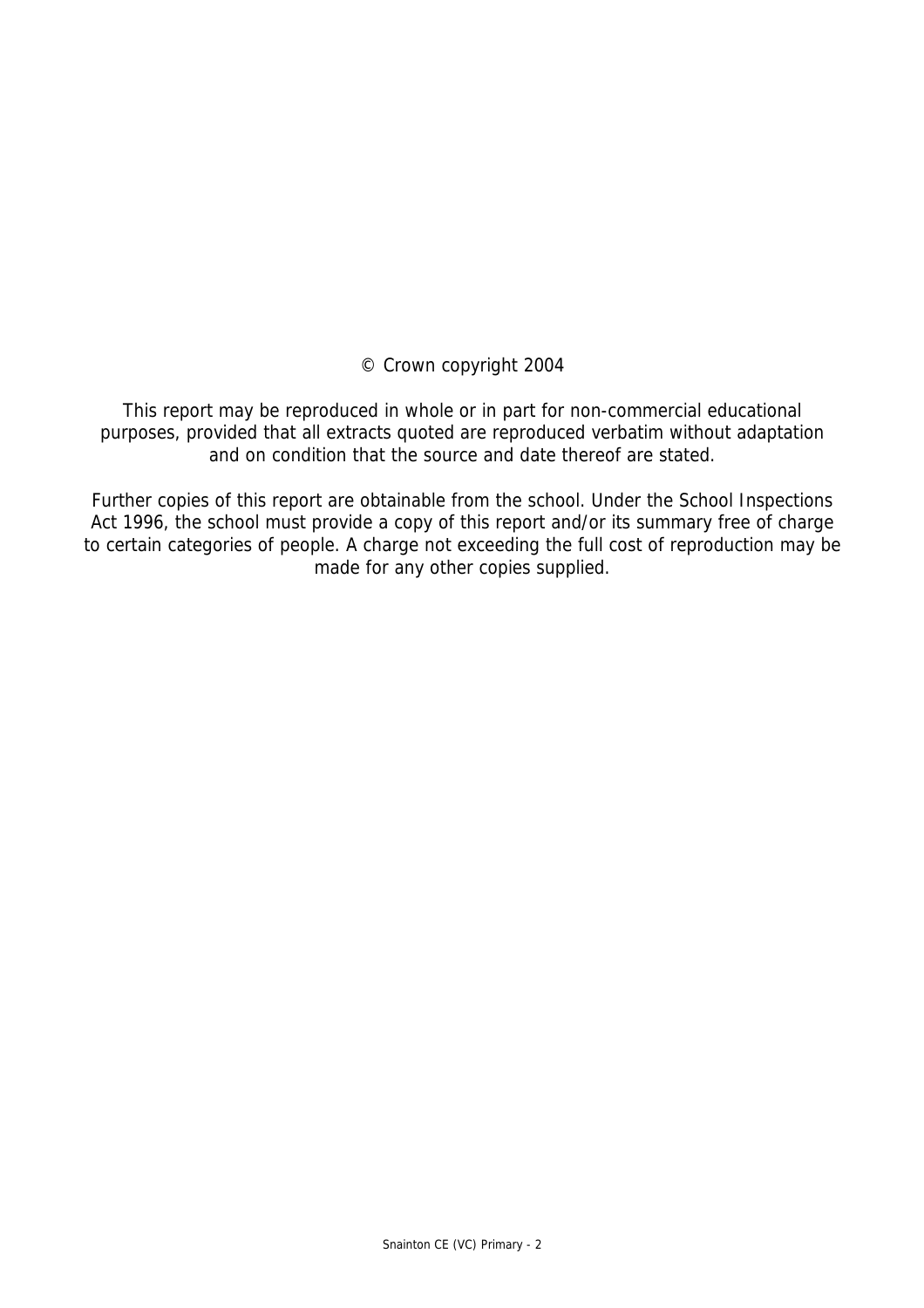#### **INFORMATION ABOUT THE SCHOOL**

| Type of school:              |    |       | Primary                                                                   |                          |  |  |
|------------------------------|----|-------|---------------------------------------------------------------------------|--------------------------|--|--|
| School category:             |    |       | Voluntary controlled                                                      |                          |  |  |
| Age range of pupils:         |    |       |                                                                           | $4 - 11$                 |  |  |
| Gender of pupils:            |    |       |                                                                           | Mixed                    |  |  |
| Number on roll:              |    |       |                                                                           | 48                       |  |  |
| School address:<br>Postcode: |    |       | Pickering Road<br>Snainton<br>Scarborough<br>North Yorkshire<br>YO13 9 AF |                          |  |  |
| Telephone number:            |    |       |                                                                           | 01723 859229             |  |  |
| Fax number:                  |    |       |                                                                           | 01723 859065             |  |  |
| Appropriate authority:       |    |       |                                                                           | Governing Body           |  |  |
| Name<br>governors:           | Ωf | chair | 0f l                                                                      | Mr Bob Williams          |  |  |
| Date<br>inspection:          | Ωf |       |                                                                           | previous 6 December 1999 |  |  |

#### **CHARACTERISTICS OF THE SCHOOL**

This is a very small Church of England voluntary controlled primary school situated in the village of Snainton some nine miles inland from the coastal town of Scarborough in North Yorkshire. There are 48 pupils (19 boys and 29 girls) on roll between the ages of 4 and 11. The majority of pupils come from the immediate village with very few who travel from outlying areas. The broad social mix is above average overall.

The school is organised into three classes: reception, Year 1 and Year 2 pupils (Class 3); Year 3 and Year 4 pupils (Class 2) and Years 5 and 6 pupils (Class 1). On two afternoons each week the organisation is reduced to two classes; one for reception and Years 1 and 2 and one for Years 3, 4, 5 and 6.

Seven percent of pupils are eligible for free school meals and this figure is below the average for primary schools. Almost all the pupils are of white British background; the remaining few are from mixed backgrounds. There are no pupils for whom English is an additional language. There are twelve pupils with special educational needs (SEN), mainly related to learning difficulties; this is average for schools nationally. There are no pupils with statements of SEN, and this is below the average nationally.

The attainment of pupils on entry to the school is broadly average, although the proportions of higher and lower attaining pupils in any one year group vary considerably from year to year, which has a marked effect on national test results. The number of pupils leaving and joining the school at other than the usual times of the year is above average.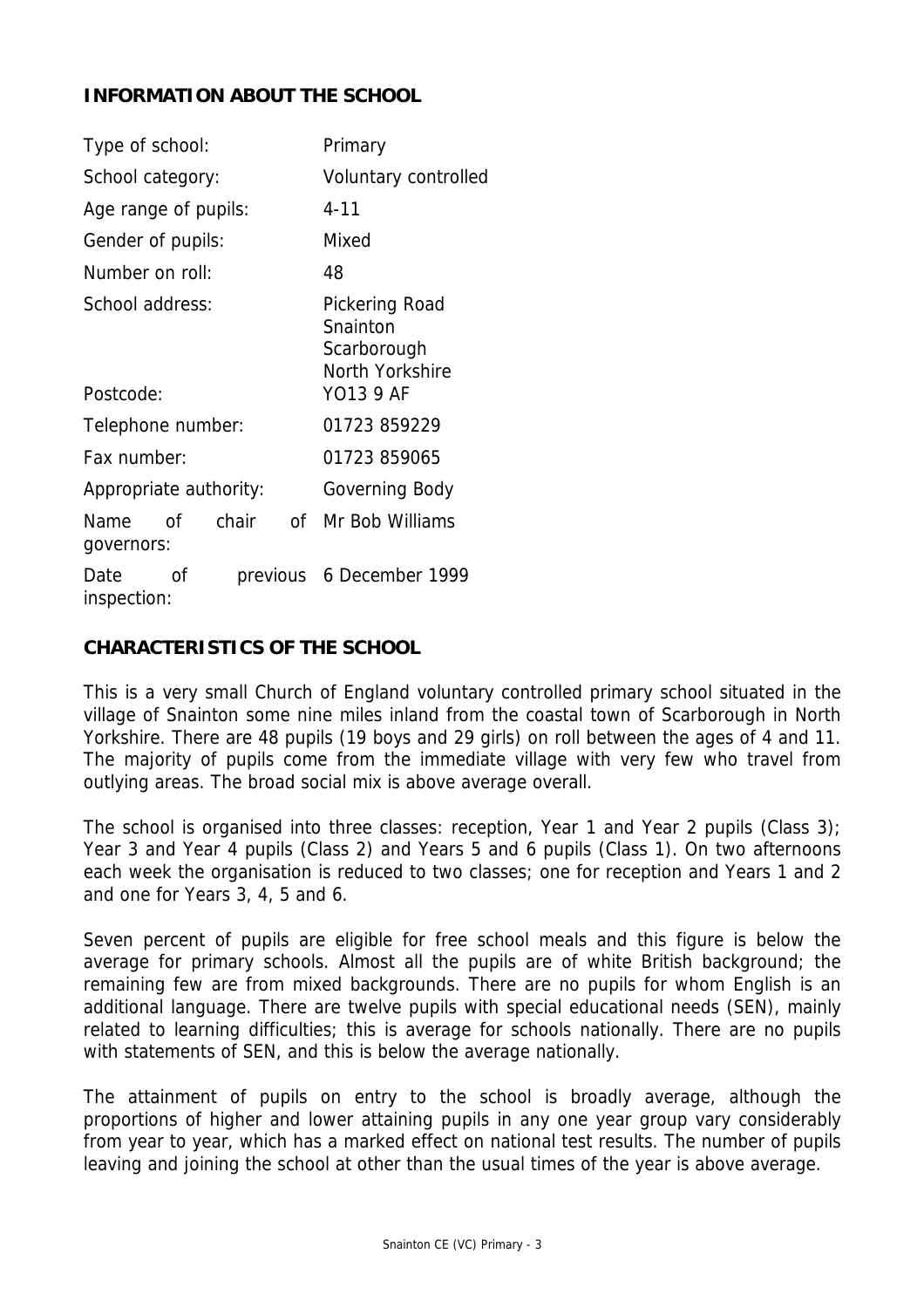The school participates in a Primary Leadership Strategy programme. The school has achieved Investors in People status, a Basic Skills Quality Mark, a SEN Inclusive Quality Mark and a North Yorkshire County Council Travel Awareness Award.

At the time of the inspection one class was being taught by temporary teachers.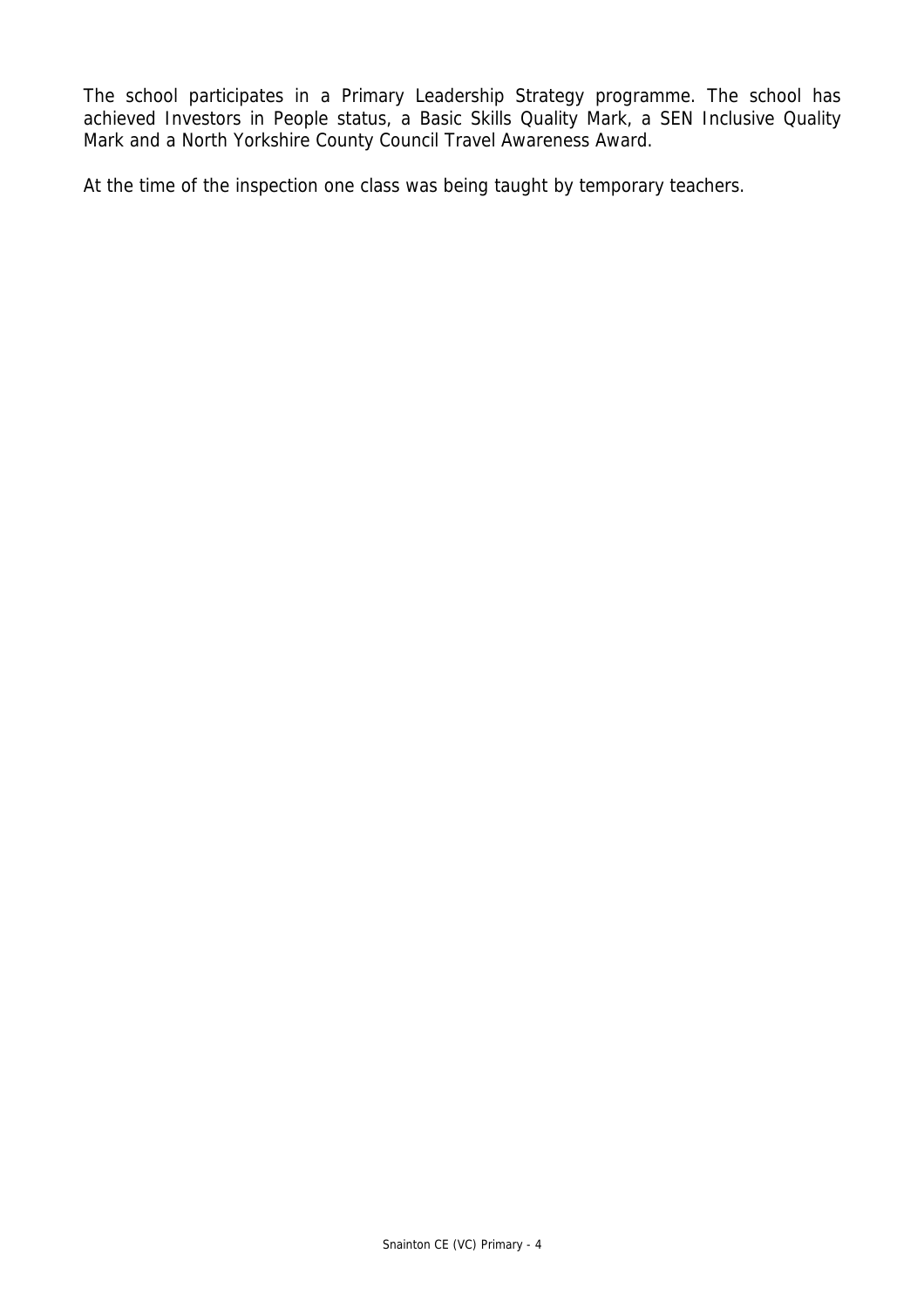#### **INFORMATION ABOUT THE INSPECTION TEAM**

| Members of the inspection team |            |                | <b>Subject responsibilities</b>                                                                                                                                                                           |
|--------------------------------|------------|----------------|-----------------------------------------------------------------------------------------------------------------------------------------------------------------------------------------------------------|
| 1272                           | I Hocking  | Lead inspector | Mathematics, information and<br>communication<br>technology,<br>design and technology, physical<br>education, religious education,<br>English as an additional<br>language, special educational<br>needs. |
| 9981                           | S Hussain  | Lay inspector  |                                                                                                                                                                                                           |
| 16761                          | M Hemmings | Team inspector | Science, citizenship, geography,<br>stage,<br>history, foundation<br>English, art and design, music.                                                                                                      |

The inspection contractor was:

#### Serco QAA

 Herringston Barn Herringston Dorchester Dorset DT2 9PU

Any concerns or complaints about the inspection or the report should be made initially to the inspection contractor. The procedures are set out in the leaflet 'Complaining about Ofsted Inspections', which is available from Ofsted Publications Centre (telephone 07002 637833) or Ofsted's website (www.ofsted.gov.uk).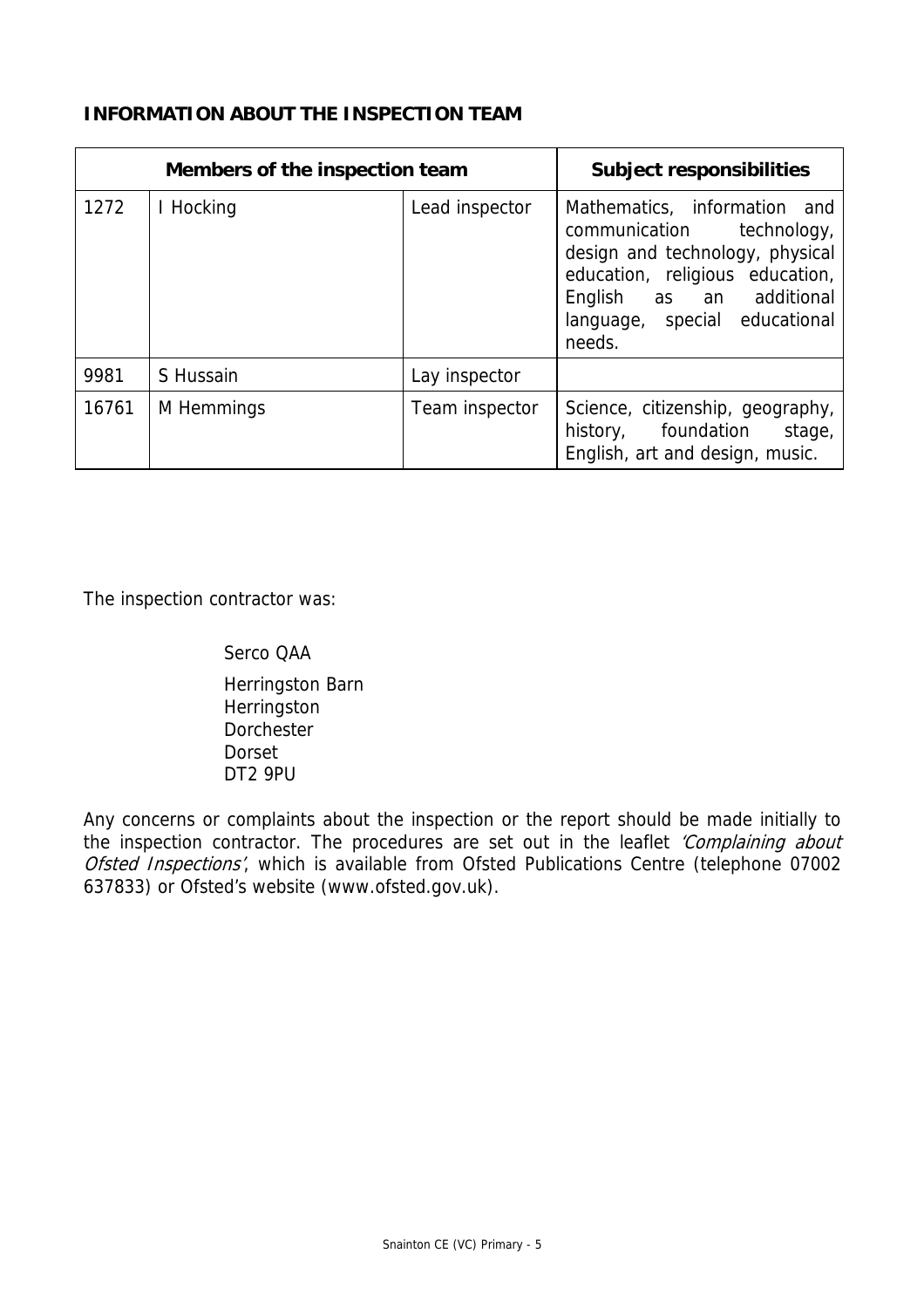# **REPORT CONTENTS**

|                                                                                                                                    | Page |
|------------------------------------------------------------------------------------------------------------------------------------|------|
| <b>PART A: SUMMARY OF THE REPORT</b>                                                                                               | 7    |
| <b>PART B: COMMENTARY ON THE MAIN INSPECTION FINDINGS</b>                                                                          |      |
| <b>STANDARDS ACHIEVED BY PUPILS</b>                                                                                                | 11   |
| Standards achieved in areas of learning and subjects                                                                               |      |
| Pupils' attitudes, values and other personal qualities                                                                             |      |
| <b>QUALITY OF EDUCATION PROVIDED BY THE SCHOOL</b>                                                                                 | 14   |
| Teaching and learning<br>The curriculum<br>Care, guidance and support<br>Partnership with parents, other schools and the community |      |
| <b>LEADERSHIP AND MANAGEMENT</b>                                                                                                   | 19   |
| <b>PART C: THE QUALITY OF EDUCATION IN AREAS OF LEARNING</b><br><b>AND SUBJECTS</b>                                                | 22   |
| AREAS OF LEARNING IN THE FOUNDATION STAGE                                                                                          |      |
| <b>SUBJECTS IN KEY STAGES 1 and 2</b>                                                                                              |      |
|                                                                                                                                    |      |

# **PART D: SUMMARY OF THE MAIN INSPECTION JUDGEMENTS 34**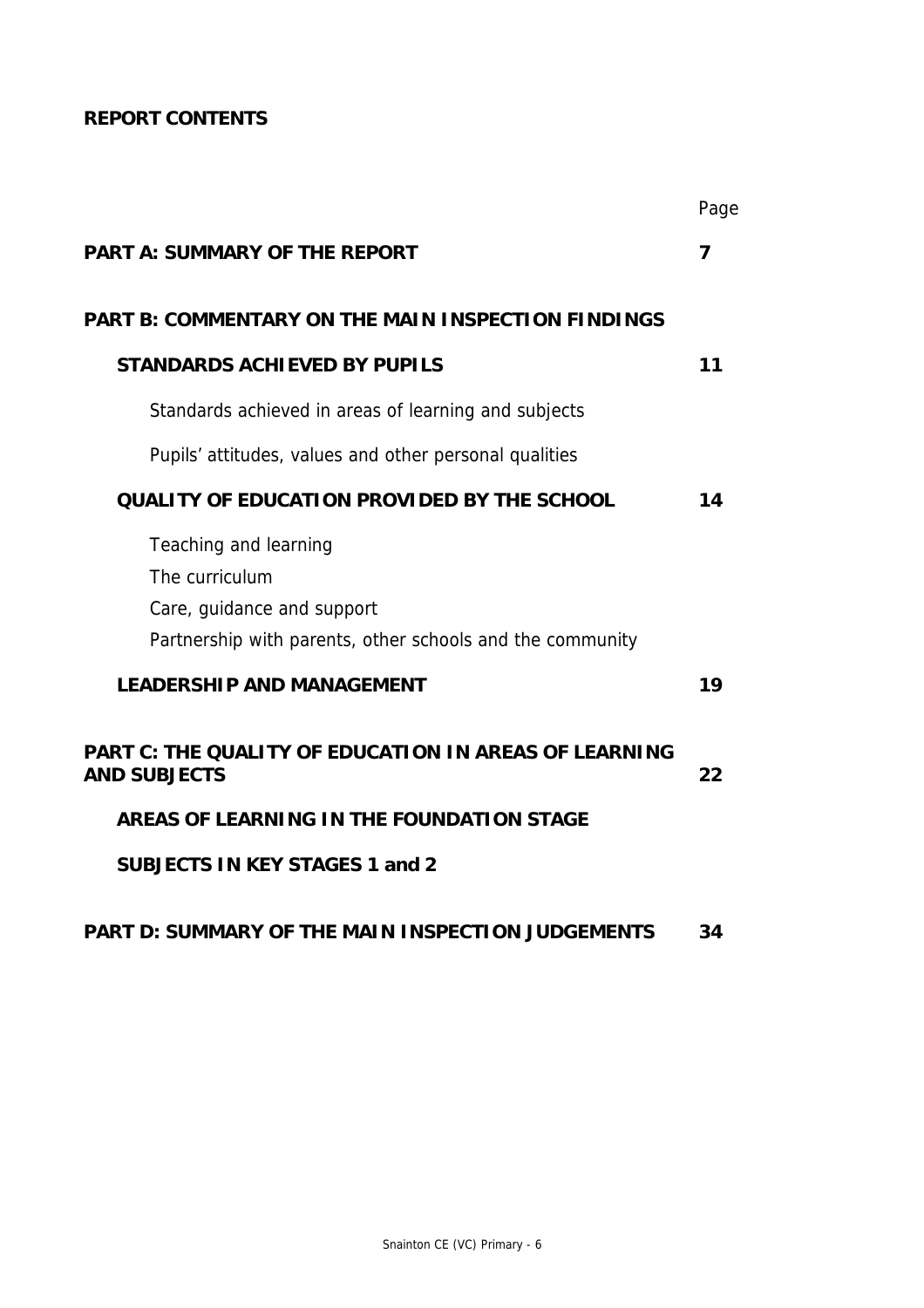#### **PART A: SUMMARY OF THE REPORT**

#### **OVERALL EVALUATION**

**Snainton CE Primary is a good school** that benefits from good leadership and management and good governance. The good work of the headteacher is pivotal to the school's above average standards. Individual pupils are respected and valued. Pupils of all abilities are expected to do their best and they achieve well because of the good quality of education provided. The school provides good value for money.

The school's main strengths and weaknesses are:

- Leadership and management are good.
- Good teaching enables all pupils to achieve well, but they have too few opportunities to develop independence in learning.
- Pupils' very good attitudes and behaviour contribute significantly to their learning.
- Pupils' learning and personal development benefit from an enriched curriculum, but insufficient attention is given to developing pupils' awareness of diversity of cultures.
- There are very good and productive links with the community and other schools.
- Provision of information to parents is unsatisfactory.

The school has made good improvement since it was previously inspected. Almost all of the key issues have been dealt with successfully. In addition, there has been improvement in pupil care and significant improvement in leadership, management, teaching, curricular provision, and partnership with other schools, all of which contribute to improved educational standards. There has been insufficient improvement in communications with parents.

| <b>Results in National</b><br>Curriculum tests at the end |      | Similar schools |      |      |
|-----------------------------------------------------------|------|-----------------|------|------|
| of Year 6, compared with:                                 | 2002 | 2003            | 2004 | 2004 |
| English                                                   |      |                 | n    |      |
| <b>Mathematics</b>                                        |      |                 |      |      |
| Science                                                   |      |                 | B    |      |

#### **STANDARDS ACHIEVED**

Key: A - well above average; B – above average; C – average; D – below average; E – well below average. Similar schools are those with similar percentages of pupils eligible for free school meals; the usual comparison against Year 2 prior attainment is not appropriate because many Year 6 pupils were not at the school in Year 2. Caution is needed in interpreting the data because the numbers concerned are very small.

**Overall, pupils' achievement is good.** Pupils' performance in English in the most recent national tests is particularly good because of the high emphasis placed upon developing pupils' literacy skills. Pupils' attainment in mathematics for the last two years, however, was less good and prompted the school to take effective action, particularly to raise pupils' mental arithmetic skills and to improve their levels of concentration. Consequently, standards in the present Year 6 are above average for English and mathematics. Standards in science are only average because pupils have insufficient ability to devise, carry out and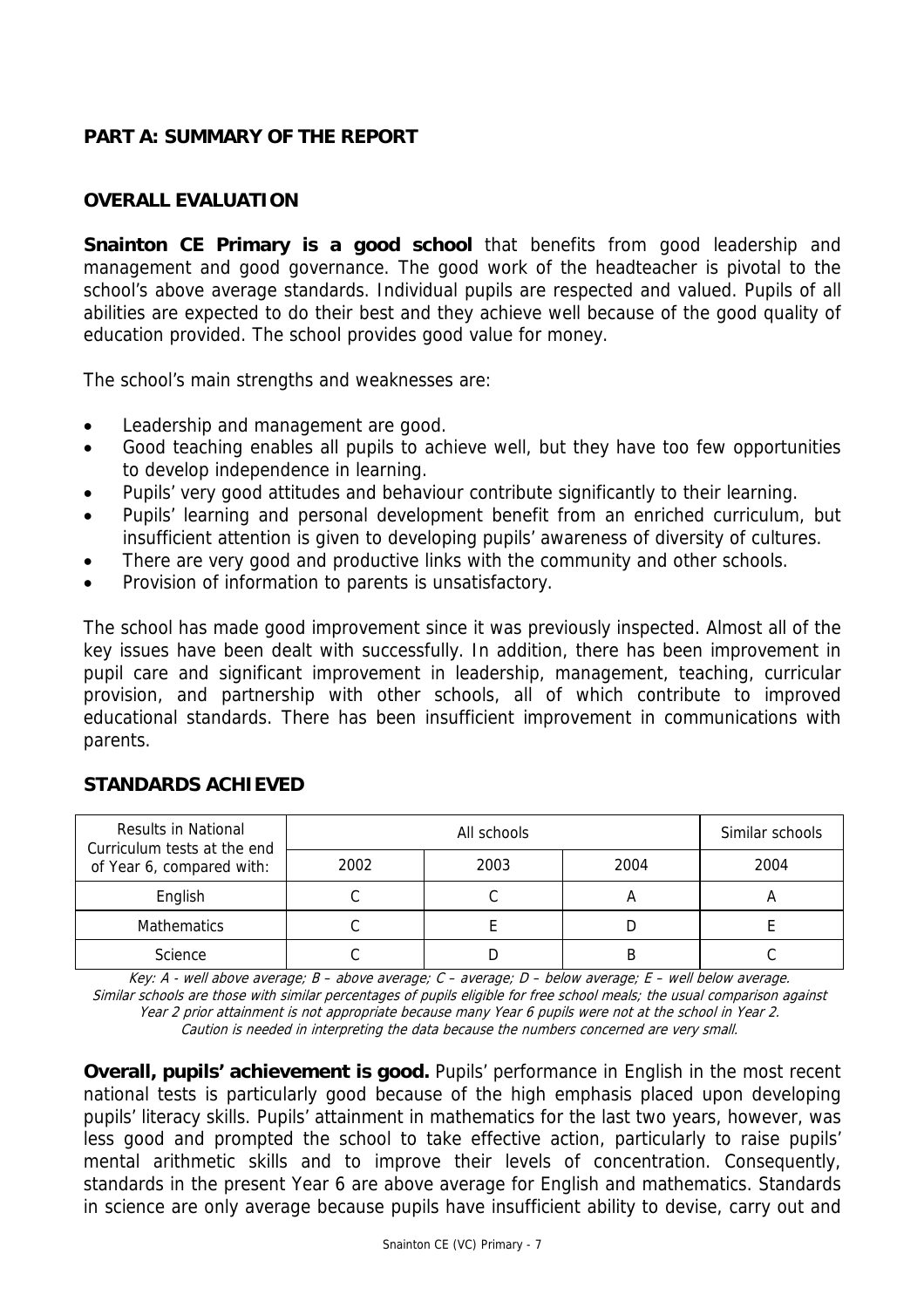evaluate scientific investigations. Though standards in information and communication technology (ICT) are average, they lag behind English and mathematics because there has been insufficient time for the new ICT suite to impact fully on pupils' learning. Year 6 pupils reach standards in religious education beyond those specified in the locally agreed syllabus.

Standards for the present Year 2 pupils in reading, writing and mathematics are above average. Standards in science and ICT are average. Year 2 pupils meet expectations for religious education. Overall, achievement is good because of good teaching.

Standards in the foundation stage (namely reception-aged children) are above average. All children reach the goals they are expected to meet by the end of reception and several exceed them. Good teaching results in good achievement.

**Pupils' personal qualities, including their spiritual, moral, social and cultural development, are good overall**. Attitudes and behaviour are very good and in a few lessons, exemplary; this contributes significantly to learning. Pupils have a good knowledge of their own culture but have insufficient awareness of the diversity of cultures in today's society. Pupils' attendance is very good and they arrive on time for lessons.

## **QUALITY OF EDUCATION**

**The quality of education provided by the school is good**. **Teaching and learning are good** and sometimes very good. Staff work as an effective team that provides very good equality of opportunity for all pupils. Provision for pupils with special educational needs is good and higher-attaining pupils are well challenged. Pupils' personal qualities of effort and commitment to their work are significant strengths that contribute to learning. However, they have insufficient opportunity to develop independence in learning, for example, by carrying out scientific investigations. The arrangements for assessing pupils' progress in English and mathematics are good. Similarly, there are good systems for recording the progress of reception-aged children. Staff have very good knowledge of individual pupils and provide well for their needs.

Pupils benefit from an enriched curriculum, for example, through visits, visitors and a residential experience. Learning is enhanced by good quality resources, and especially those for ICT. The school provides adequately for pupils' care, welfare, health and safety. Very good and productive links, through a cluster arrangement, with other schools and colleges also contribute to pupils' achievement.

## **LEADERSHIP AND MANAGEMENT**

**Leadership and management are good**. The headteacher provides good leadership. He has a clear vision for the school and is committed to raising standards. He understands well the school's strengths and weaknesses. The senior management team also provides good leadership and management, and ably supports the headteacher. Governance is good because the governing body has a good appreciation of the school's strengths and weaknesses. Governors have an effective role in strategic planning. Statutory requirements are fully met.

## **PARENTS' AND PUPILS' VIEWS OF THE SCHOOL**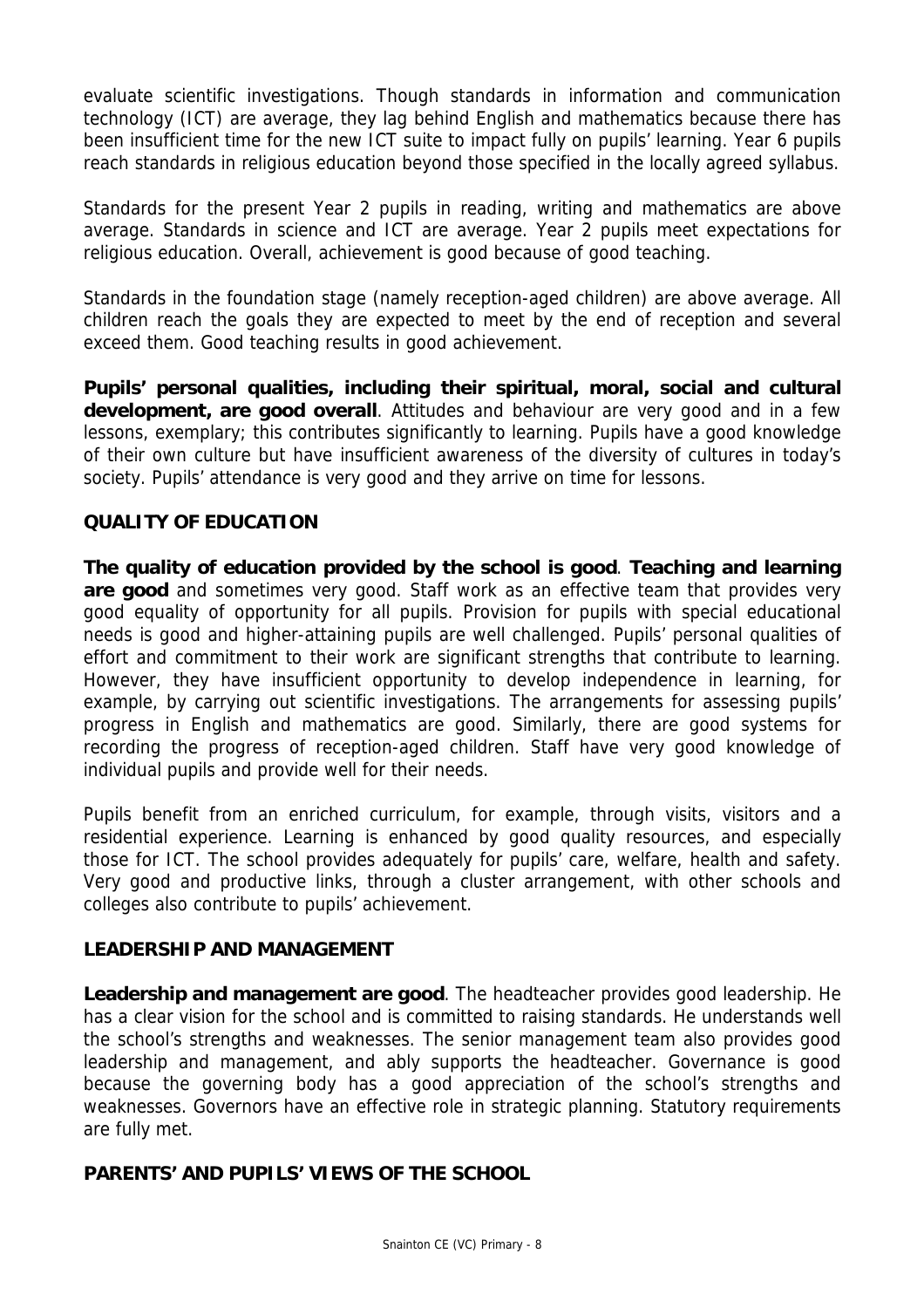The majority of parents express satisfaction with most of the school's work; in particular the majority commend the quality of teaching and children's progress. Inspectors support the view that reports do not provide sufficient information about pupils' progress and that the school could do more to inform parents about its work. Inspectors understand the parental concerns about instability in staffing but judge that these difficulties have been managed as well as possible under the circumstances.

Pupils' views are positive, as reflected in their very good attitudes and behaviour. They appreciate the opportunity to express their views through the school council and feel valued.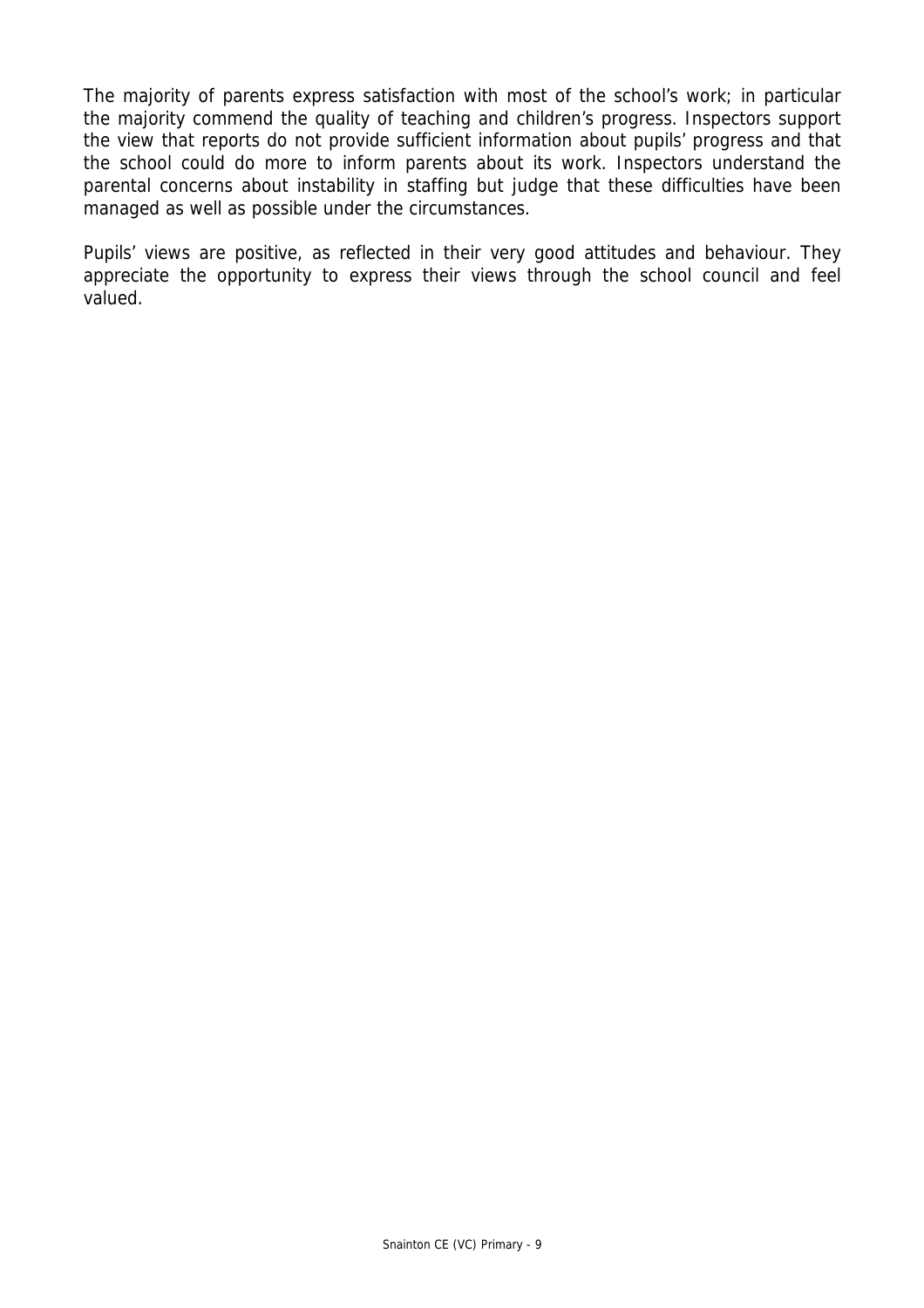## **IMPROVEMENTS NEEDED**

The most important things the school should do to improve are:

- Provide greater opportunity for pupils' independent learning, especially in science;
- Increase pupils' multi-cultural awareness; and
- Improve the information it provides for parents.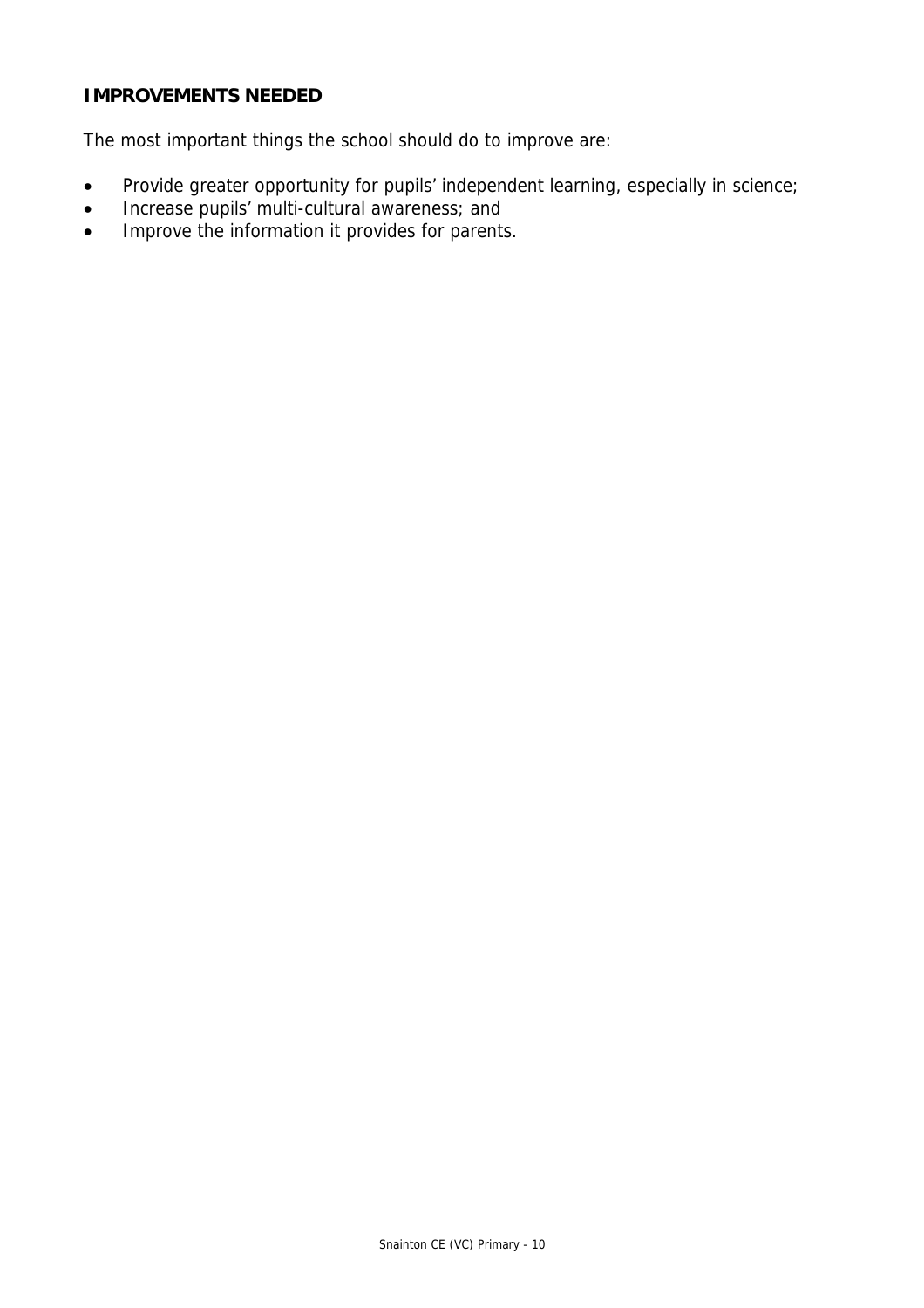#### **PART B: COMMENTARY ON THE INSPECTION FINDINGS**

## **STANDARDS ACHIEVED BY PUPILS**

#### **Standards achieved in areas of learning and subjects**

Standards are above average in reception, Year 2 and Year 6. All pupils, regardless of background or ability, achieve well.

#### **Main strengths and weaknesses**

- All pupils, including those with special educational needs and those who are very able, achieve well.
- Good teaching results in good progress and above average standards by the end of Year 2 and Year 6.
- Children get a good start to their schooling; all are on target to reach, and several are on line to exceed, the levels of attainment expected nationally by the time they begin Year 1.

#### **Commentary**

- 1. Good leadership and management of the school underpin the school's above average and improving standards. All staff and governors are committed to ensuring that each pupil achieves as fully as possible. Throughout the school, all pupils achieve well because of the very effective way in which teachers and support staff meet individual needs, for example, in their questioning techniques and in the work they set. Pupils with special educational needs are given additional and effective support to enable them to make good progress and achieve well in relation to their prior attainment. Similarly, those pupils who are particularly able are given a high level of challenge that ensures they are extended in their learning and achieve well.
- 2. The school's results, for Year 6 pupils, in the 2004 national tests for English, were well above average when compared to national and similar schools. Results for science were above those nationally and matched those of similar schools. Results in mathematics were below schools nationally and well below those of similar schools. Pupils' attainment in mathematics for the last two years has not been as good as their attainment in English and science. This prompted the school to take effective action to improve pupils' mental arithmetic skills and to improve their levels of concentration. There is no significant difference between the attainment of boys and girls. Overall, achievement is good and reflects good teaching.
- 3. Standards seen in English, during the inspection, are above average. Speaking and listening are above average because they are given a high priority and teachers create many opportunities for pupils to develop these skills, for example in drama. The overall standard of reading is above average. Pupils talk enthusiastically about their favourite authors and books and many pupils read challenging texts. They write in a range of genres and show imagination and a good range of vocabulary, for example, in their versions of Pepys' diaries. Handwriting is neat and spelling accurate. Similarly,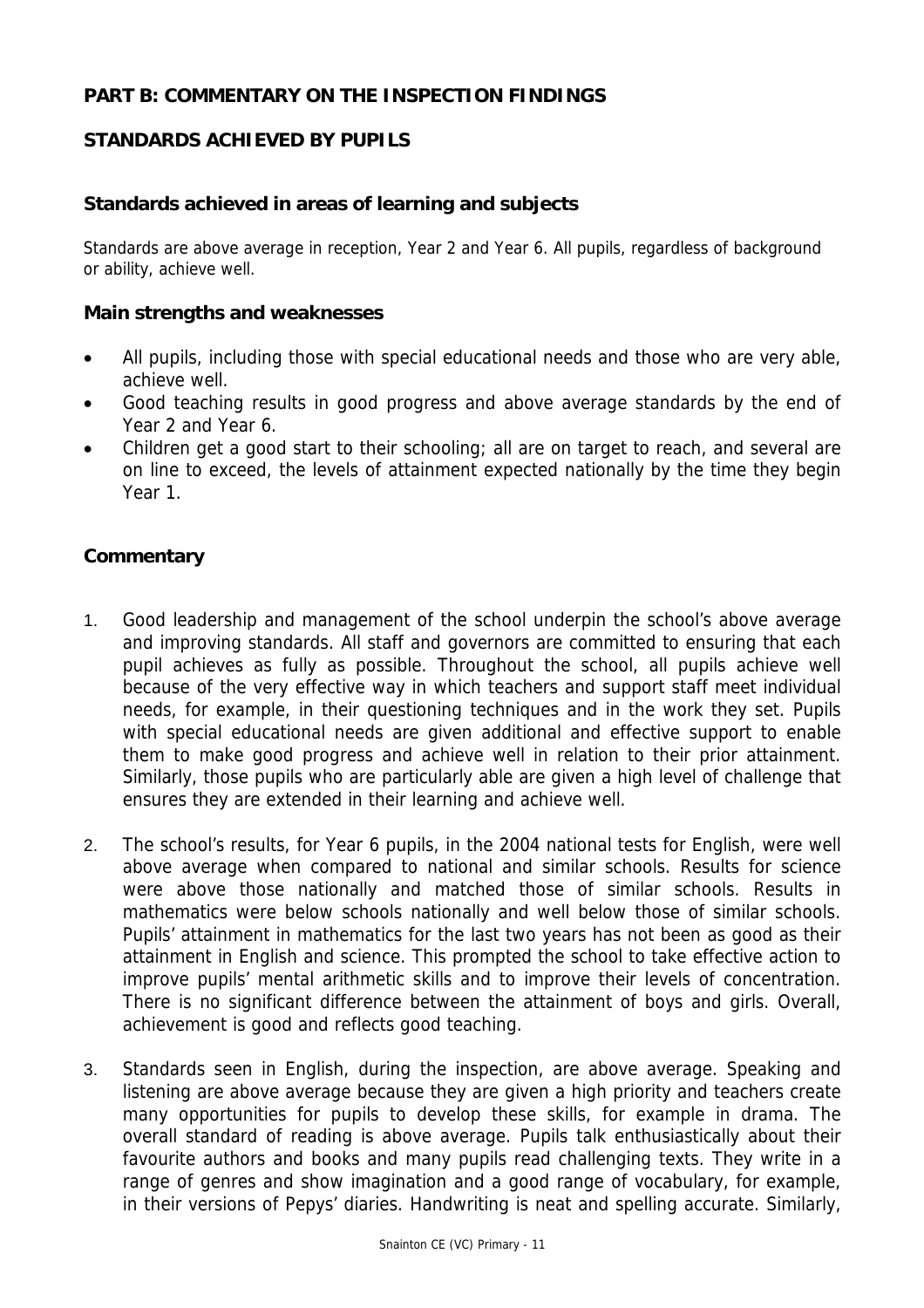because of good teaching, pupils reach above average standards in mathematics, for example, in written computations. Recently, as a result of increased focus in teaching, pupils have improved their skills and strategies in mental arithmetic. Standards in science in Year 6 are average. Pupils have limited skills in designing and carrying out fair tests and in using scientific knowledge and understanding to evaluate their results.

- 4. In ICT, Year 6 pupils now show average attainment, which represents good improvement in the subject since the last inspection, when progress in data handling was judged unsatisfactory. Attainment in ICT lags behind English and mathematics because there has been insufficient time for the new ICT suite to fully impact on pupils' learning. However, Year 6 pupils show that they can produce good quality work when using ICT, for example, to word process their written work and when searching the Internet in religious education lessons.
- 5. Standards in religious education exceed those specified by the locally agreed syllabus. For example, Year 6 pupils have a good knowledge and understanding of Buddhism.
- 6. Standards seen in Year 2 in reading, writing and mathematics are above average. The school's management identified pupils' ability to perform mental arithmetic as an area for improvement. Specific action taken by the school has brought about significant improvements in this area of mathematics. Standards in science are average. Standards in religious education match those specified by the locally agreed syllabus.
- 7. Standards of attainment for children of reception age are above average because all are on target to reach, and several are on line to exceed, the levels expected the early learning goals in each area of learning.

#### **Pupils' attitudes, values and other personal qualities**

Pupils' attitudes and behaviour are very good. Spiritual, moral, social and cultural development is good overall. Attendance is very good and punctuality good.

#### **Main strengths and weaknesses**

- There are very effective procedures to promote attendance.
- Very good attitudes, behaviour and relationships help pupils to achieve well.
- Moral development is very good because there are so many chances for pupils to consider important issues.
- Social development is very good because many responsibilities are on offer.
- Pupils' awareness of the cultural traditions of others is unsatisfactory.

## **Commentary**

8. The school promotes attendance very well by stressing the importance of it to parents and emphasizing the effect on achievement. Very good support is given to families where necessary. These factors have led to an increase in attendance in the last school year (2003/4) as compared to the previous year shown in the table below. Attendance rose from 95.1% to 96% and unexplained absence reduced from 0.4% to 0.1%.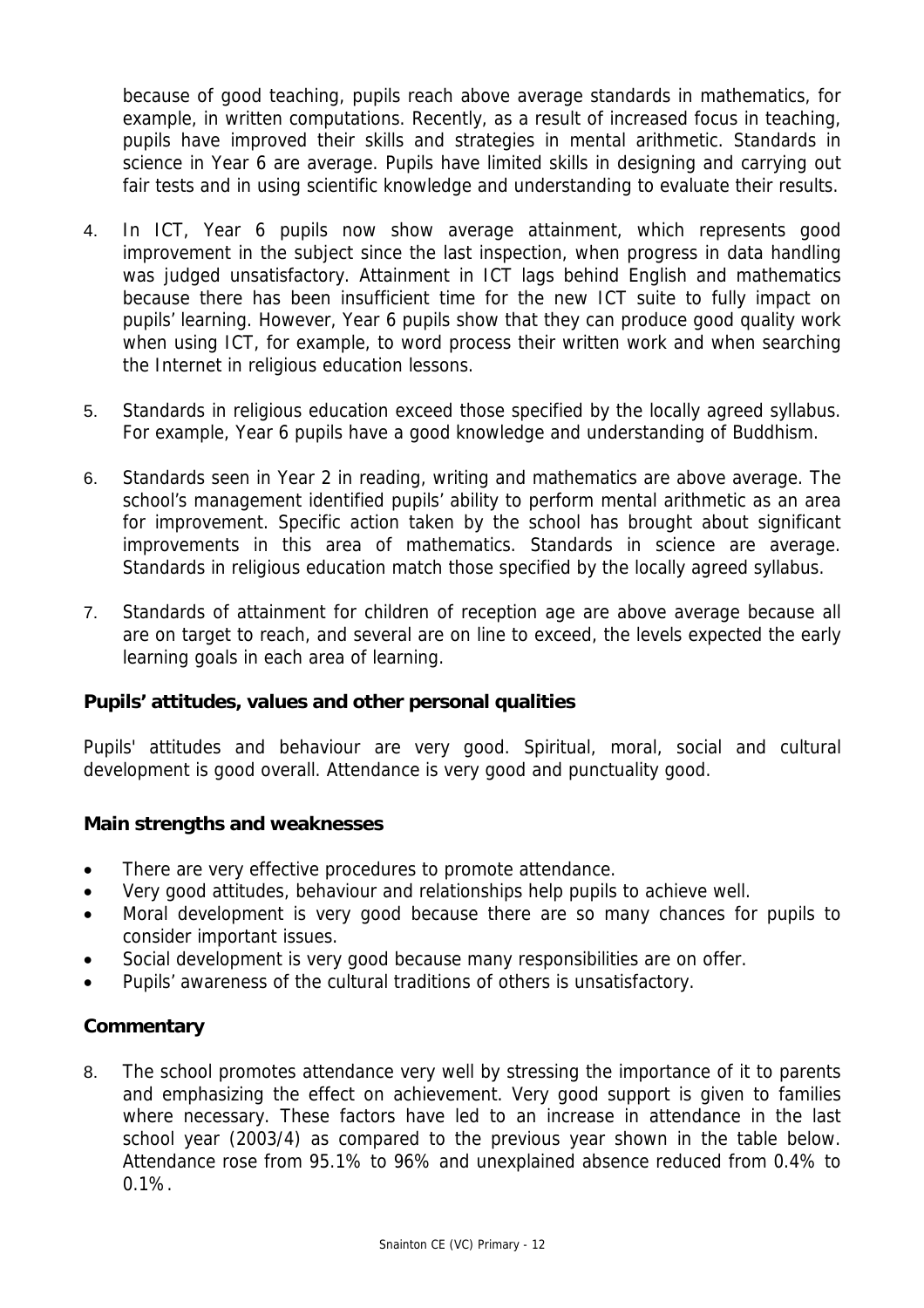#### **Attendance in the latest complete reporting year (%)**

| Authorised absence |     |  | Unauthorised absence |      |
|--------------------|-----|--|----------------------|------|
| School data        | 4.5 |  | School data          | .).4 |
| National data      |     |  | National data        | 14   |

The table gives the percentage of half days (sessions) missed through absence for the latest complete reporting year.

- 9. Pupils show very high levels of interest and enthusiasm as they learn. For instance, in an assembly led by the infant teacher they all sang with a smile. In an English lesson attitudes amongst children from reception and pupils from Years 1 and 2 were excellent. They were particularly keen to give their ideas about rhyming words. Attitudes and behaviour in the foundation stage are very good. All the reception-aged children are on target to meet the early learning goals for personal, social and emotional development before they begin Year 1.
- 10. Behaviour is very good in the classroom, in assembly, at lunchtime and in the playground. There are very high expectations regarding conduct at all times. Good behaviour is promoted very effectively through rewards such as stickers, badges and achievement awards. A small number of pupils try to be mischievous at times. However, very good behaviour management across the school ensures that there is no disruption to learning. Some parents say that there is a little bullying. School records and discussions with pupils suggest that it is not a significant problem. The incidence of exclusion at this school is higher than is usually seen but is well accounted for by the school. This particular issue was subsequently resolved by the local education authority.

#### **Ethnic background of pupils Exclusions in the last school year**

| Categories used in the Annual School Census |  | No of pupils<br>on roll | Number of<br>fixed<br>period<br>exclusions | Number of<br>permanent<br>exclusions |
|---------------------------------------------|--|-------------------------|--------------------------------------------|--------------------------------------|
| White - British                             |  | 47                      |                                            |                                      |
| Mixed – any other mixed background          |  |                         |                                            |                                      |

The table gives the number of exclusions, which may be different from the number of pupils excluded.

- 11. The school promotes good relationships, including racial harmony, very well. Consequently, pupils play and work together very well. For example, in a Year 2 mathematics lesson to develop understanding of angles, all pupils worked very effectively in small groups as they used materials to create right angles.
- 12. Spiritual development is good. Opportunities in assembly and in subjects such as science, literacy and history allow pupils to marvel at the world around them. Pupils consider the inspirational nature of human achievement and also suffering and tragedy. For instance, older pupils recently learnt about volcanoes and how eruptions change people's lives. Discussions with pupils confirm that they have a very good sense of right and wrong. There are many opportunities for pupils to consider issues in a moral context. Through role-play in drama, pupils recently considered how society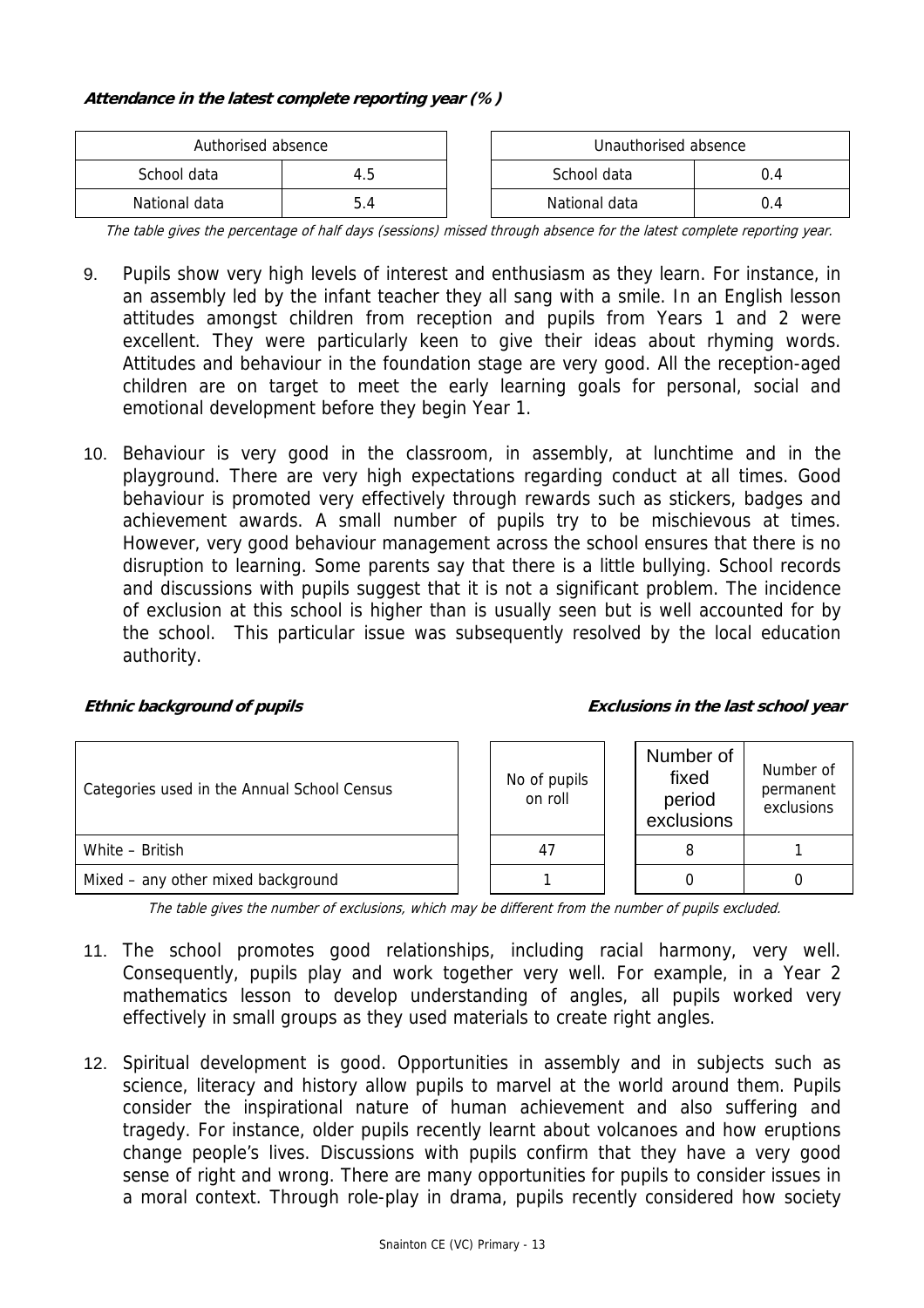treats disabled people in wheelchairs and how it forms attitudes towards the hearing impaired. In personal, social and health education (PSHE), pupils consider topics such as crime, school rules and bullying. They can argue the case for, or against, war very well, according to their personal point of view. Provision for social development is very good. Pupils accept responsibility very well and know that they have a very important role to play in the community. Members of the school council are tackling school issues in a mature and sensible manner. Older pupils often help younger ones, for instance, by acting as buddies in the playground – the 'friends' bench fosters good relationships very well.

- 13. Pupils' appreciation of their own cultural heritage is good because they have many chances to visit historical and other places of interest. School trips include theatres, art galleries and churches. However, pupils' awareness and understanding of different cultures is unsatisfactory. There is hardly any opportunity for them to appreciate the rich variety of beliefs, traditions and customs in today's multi-cultural Britain.
- 14. The school has made good improvements to attendance, attitudes and aspects of personal development since the last inspection. Social development has improved very well, but the school has not sufficiently addressed the issue regarding cultural development.

## **QUALITY OF EDUCATION PROVIDED BY THE SCHOOL**

The quality of education is good. Teaching and the curriculum are good, with some very good features. Pupils receive good guidance and support in academic and personal development. There are very effective links with the community and with other schools.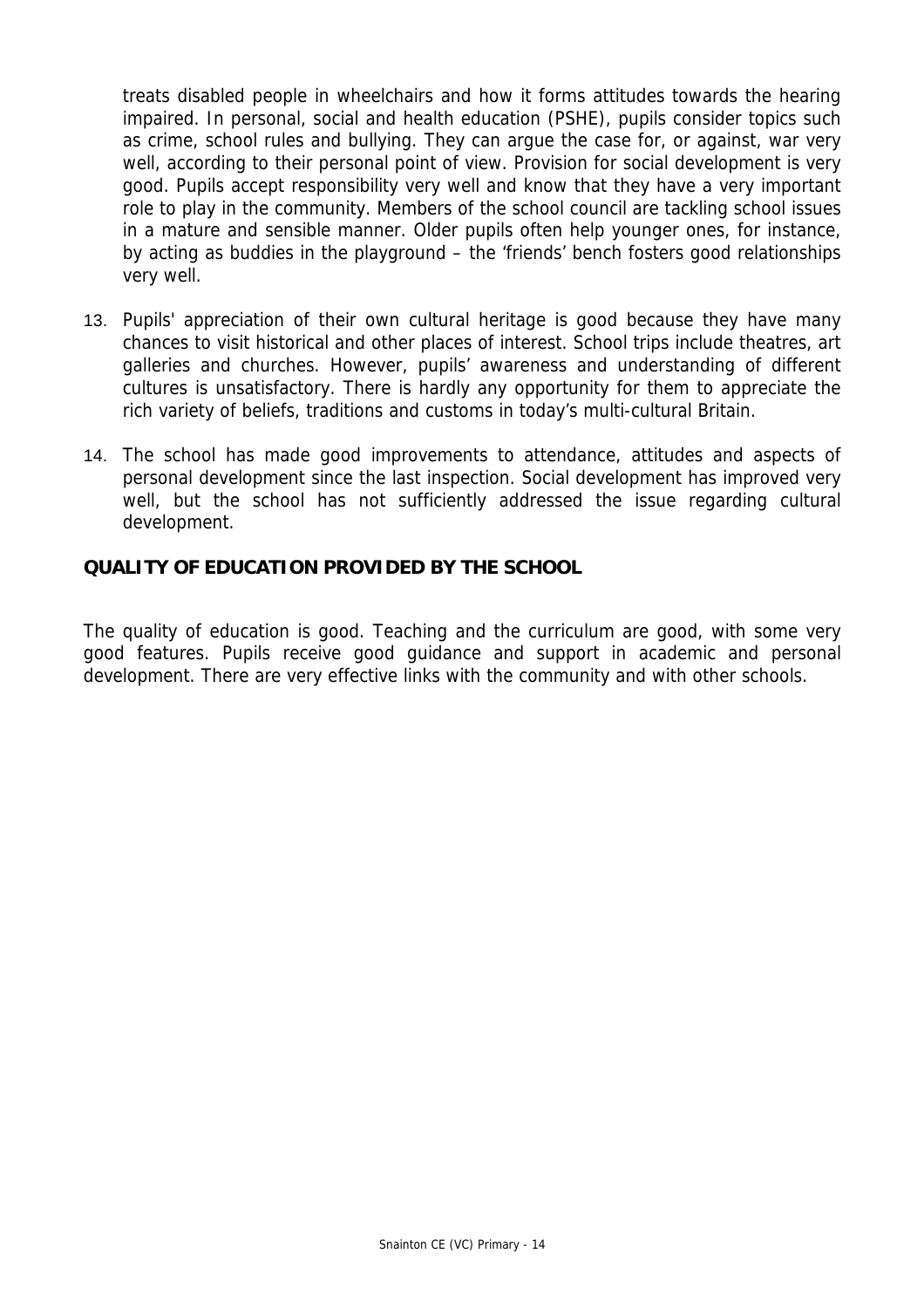#### **Teaching and learning**

Teaching and learning across the school are good overall. Teachers assess pupils' work thoroughly and make good use of this information to plan future work.

#### **Main strengths and weaknesses**

- Very good inclusive provision through very good teamwork and good planning enables pupils' individual needs to be successfully met.
- Teachers' high expectations of pupils result in all pupils achieving well.
- The basic skills of literacy and numeracy are well taught.
- Assessment procedures are good in English and mathematics and for reception-age children.
- A significant proportion of teaching is very good.
- Pupils have insufficient opportunities to develop independent learning skills.

## **Commentary**

#### **Summary of teaching observed during the inspection in 19 lessons**

| Excellent | Very good | Good | Satisfactory | Unsatisfactory | Poor | Very Poor |
|-----------|-----------|------|--------------|----------------|------|-----------|
|           |           |      |              |                |      |           |

The table gives the number of lessons observed in each of the seven categories used to make judgements about lessons.

- 15. Teaching and learning are good across the school and account for the good achievement seen in most lessons. This represents a significant improvement on the quality of teaching reported at the last inspection, when almost half of the teaching was judged no better than satisfactory.
- 16. Good leadership and management of the school encourage a positive ethos for learning where all pupils feel valued and respected. Pupils respond very well to their teachers' expectations of high standards of behaviour and therefore maximum use is made of lesson time, as interruptions are very rare. Pupils work for sustained periods of time and show commitment to their work. Pupils receive encouragement from staff and have very good and often excellent relationships with them. These notable features underpin the good and very good learning that takes place in most lessons.
- 17. The school's provision is fully inclusive. Teachers and support staff work very effectively as a team to ensure the needs of all pupils, regardless of ability, are fully met. Lessons are almost invariably well planned and thoroughly prepared. Teachers have secure knowledge of the subjects they teach and understand how to engage pupils' interest, for example, by pitching questions and follow-up work at the right level to meet individual needs. The teaching of pupils with special educational needs is effective. Pupils are helped to succeed through appropriate demands in their work and good levels of support. Their individual education plans (IEPs) are detailed and specific, with clear, achievable targets for improvement. IEP targets are assessed carefully and further relevant targets are set, resulting in good achievement. Pupils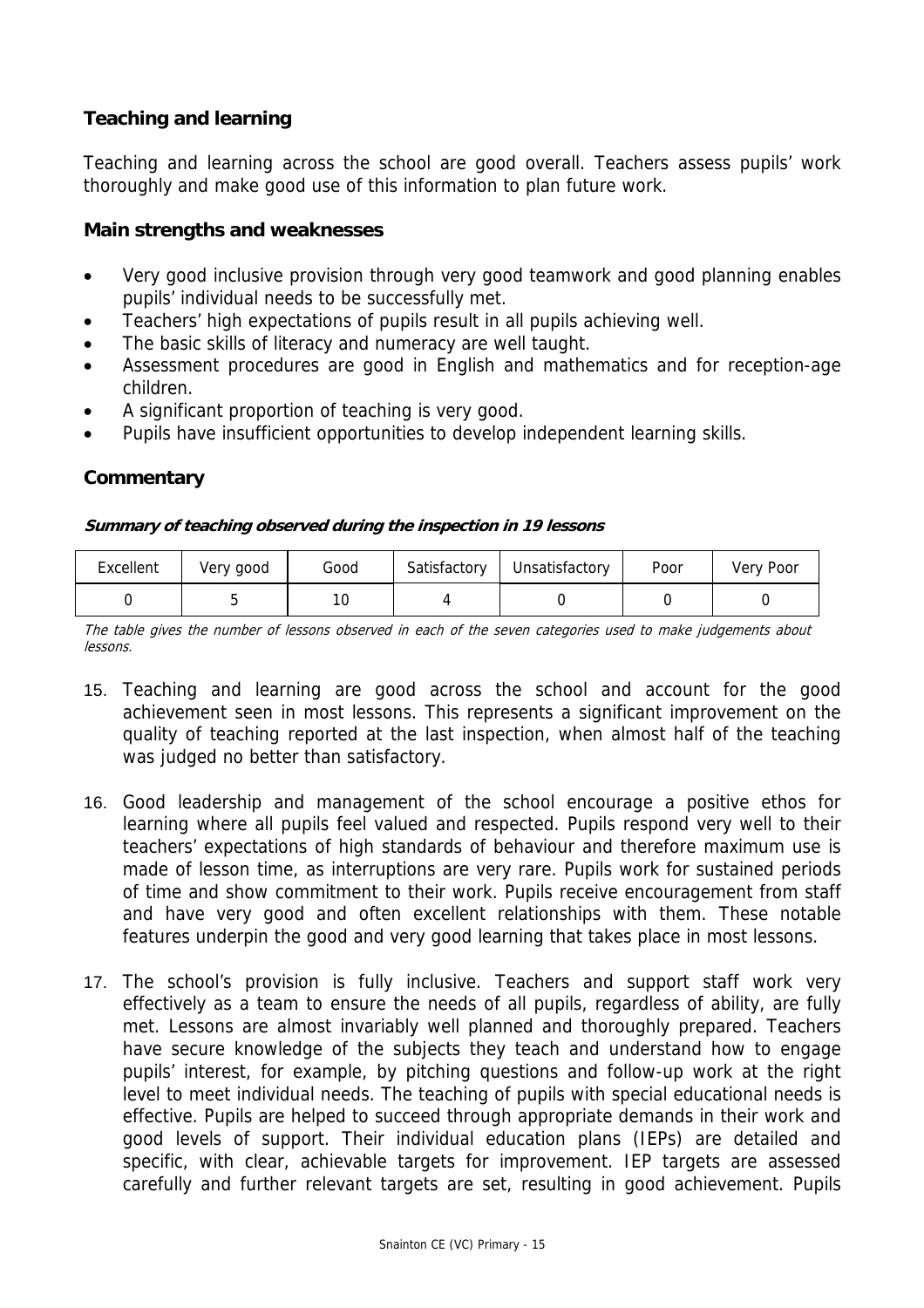who are particularly able are given suitably demanding work, sometimes by working alongside older pupils, for example, in mathematics lessons, and they too achieve well.

- 18. The basic skills of literacy and numeracy are given high emphasis and are well taught, enabling most pupils to reach above average standards in English and mathematics. Teachers ensure that pupils are taught the essential skills, knowledge and understanding and provide good opportunities for pupils to apply this learning to other subjects, such as science, history and design and technology. Teachers' challenging questioning deepens the pupils' understanding of new concepts and contributes significantly to the development of pupils' speaking and listening skills. Pupils confirm that the work they are given is interesting and set at the right level for them and that teachers will always explain if work is not understood.
- 19. The procedures for assessing and recording pupils' attainment and progress are good in English and mathematics. In these subjects, teachers make good use of assessment information to plan future work. Teachers mark pupils' work thoroughly and positively, often including helpful written comments. The arrangements for checking the attainment and progress of children of reception age are also good and are an important factor in the good progress that they make.
- 20. Several lessons seen throughout the school were of a very good standard and led to pupils making very good gains in their learning. A very good lesson involved the Year 2 class programming a robot vehicle to travel a chosen route across the village hall floor. This lesson was imaginatively planned and presented in a way that captivated pupils' interest and led to very good learning. Another example is that of a lesson involving a small group of pupils receiving extra support in English. Pupils were highly motivated by the stimulating activities, including reading playscripts, and were inspired by the outstanding example of role modelling provided by the advanced teaching assistant.
- 21. Pupils have insufficient opportunities to engage in scientific investigations. This limits the development of independent learning skills and their achievement in science.

#### **The curriculum**

There is a broad and balanced curriculum, which is significantly enhanced by involvement in the cluster group. Opportunities for enrichment are very good**.** Accommodation is satisfactory and learning resources good.

#### **Main strengths and weaknesses**

- There has been good curriculum development, since the previous inspection, to make it more interesting.
- Provision for pupils with special educational needs is good.
- ICT is beginning to be used well to support learning in other subjects.

## **Commentary**

22. Most of the key issues from the previous inspection, relating to the curriculum, have been dealt with successfully. Planning is now good, based on a rolling programme of activities to meet the needs of pupils in mixed-age classes. In Years 1 to 6, the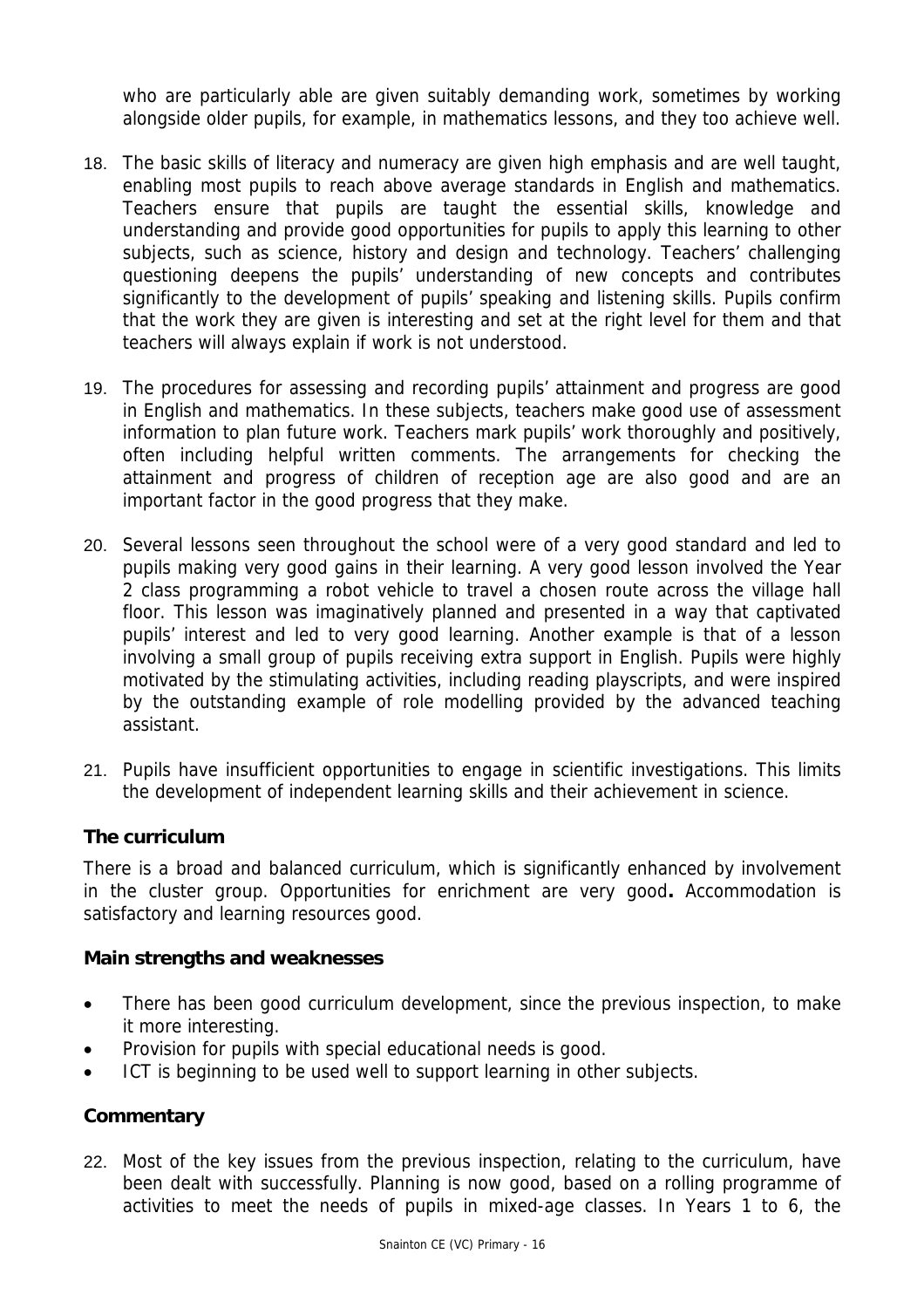National Literacy and Numeracy Strategies have been effectively put in place. Consequently, pupils have good quality opportunities to refine their literacy and numeracy skills in other subjects. This results in pupils making better progress in English, mathematics and religious education. The provision for ICT has been much improved recently by the creation of a purpose-built computer suite. This is enabling pupils make better use of their ICT skills to support and enhance their work in other subjects. There has not been, however, sufficient improvement in the emphasis placed on developing pupils' problem solving and investigational skills in science.

- 23. Involvement in the cluster group has added variety and excitement to the curriculum. As well as enriching pupils' academic and creative provision, this involvement also greatly adds to their personal development. They speak with enthusiasm about working with pupils and adults from different schools, rightly believing that it gives them a better insight into the workings of a wider community. Reception-aged children are provided with a variety of practical activities that encourage them to share and cooperate together, which make a positive contribution to their personal and social development. However, there is not enough emphasis on developing children's learning through the outdoor curriculum. The restrictions of the accommodation hinder the development of this important aspect of their education. All pupils have opportunity to take part in an interesting range of visits, which enrich the curriculum by providing further worthwhile learning experiences. A range of visitors such as historical characters and musicians, who have worked with the pupils, complement these visits. Pupils can also take part in extra-curricular activities, such as recorders and the computer club.
- 24. The provision for pupils' personal development is very good within a curriculum that enables them to have equal access to all learning experiences. The support for pupils with special educational needs is good and enables these pupils to achieve well. Throughout their time in school, all pupils are prepared well for the next stages of their education.
- 25. The accommodation is satisfactory overall, but learning is impaired by the restrictions in the provision for outdoor play for children in reception and in physical education lessons for pupils in Years 1 to 6. The school does well to minimise the limitations of not having a hall and field for such activities by making use of the facilities in the village hall. The good match of teachers and support staff to the curriculum means that pupils' needs are met well. There is a wide range of good quality resources in all subjects, and especially in ICT, which effectively support pupils' learning.

#### **Care, guidance and support**

The school makes satisfactory provision for ensuring pupils' care, welfare, health and safety. It provides pupils with good support and guidance and involves them well in aspects of the school's development.

#### **Main strengths and weaknesses**

• Pupils are given good advice, support and guidance in their academic and personal development; this helps them to achieve well.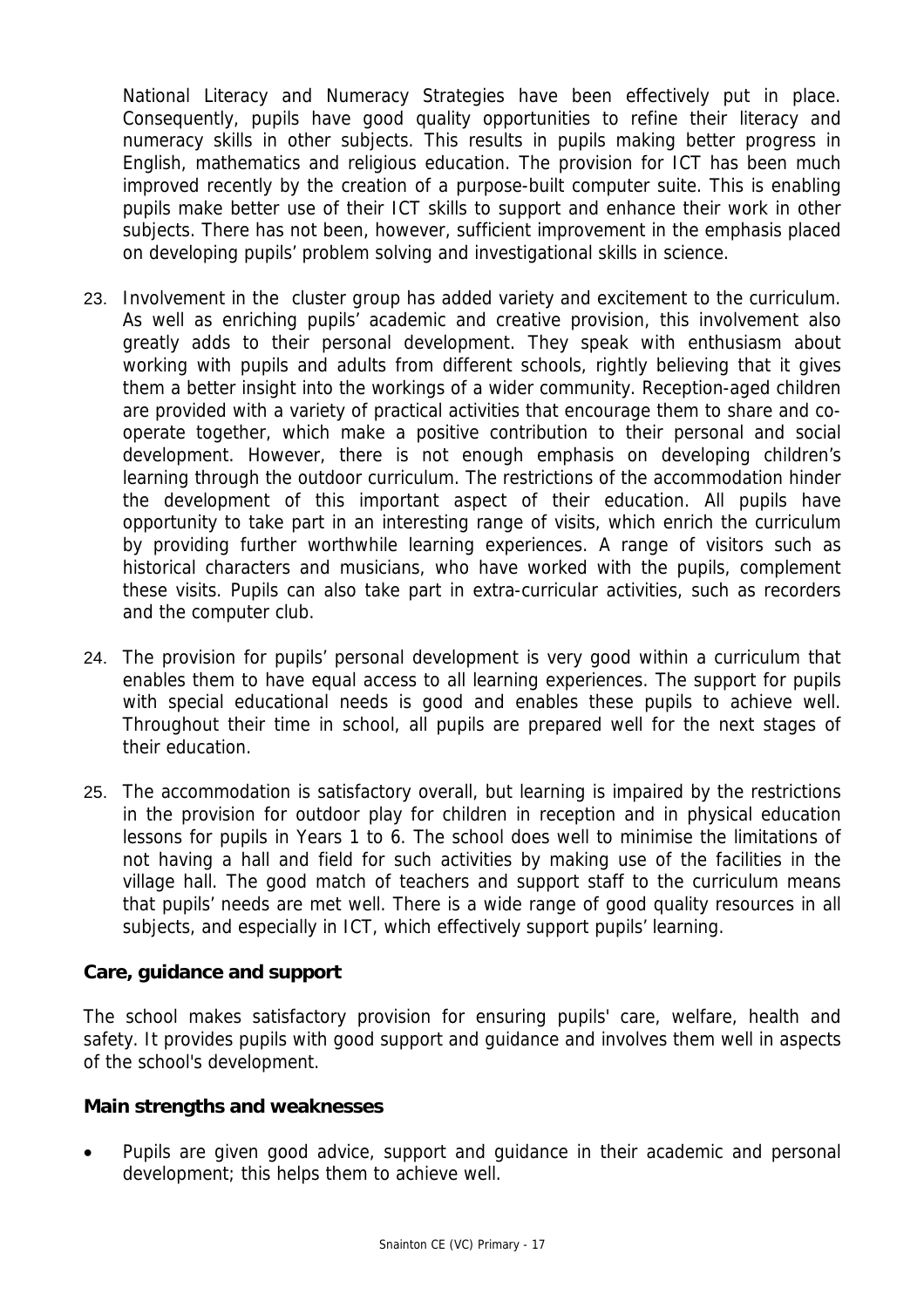- Pupils form very good, trusting relationships with adults because of the school's strong family ethos.
- Children are introduced to school life very well.

# **Commentary**

- 26. Arrangements for child protection are satisfactory. The designated officer deals with any issues effectively. General health and safety risk assessments are undertaken as required. The governing body is well involved. The school has seven staff trained in basic first-aid. More extensive training is planned for designated first-aid staff. The school has recently made improvements to the surface of the playground. These factors represent positive changes since the last inspection. The school has addressed the key issue regarding the busy main road; the pelican crossing now ensures safety. The youngest children still do not have a separate area in the playground, but changes to their playtimes eliminate the safety issue.
- 27. Staff knows pupils well. Since the last inspection, the school has improved its communication with parents regarding instances of children's poor behaviour. School records are appropriately detailed and staff use information well to provide good advice, support and guidance regarding personal and academic development. Any learning issues are identified quickly and good support is provided where necessary. The school works effectively with support agencies regarding special educational needs. This illustrates the school's inclusive approach to learning. There is a productive climate for learning that enables all pupils to achieve well.
- 28. The school has a good, family feel, underpinned by very good, trusting relationships between pupils and staff. When an inspector asked many pupils who the most important people are in the school, they all said "we are" without hesitation. Clearly, they feel valued.
- 29. There are many opportunities for pupils to make their views known to staff and become involved in the school. The school council is developing well. It provides good chances for pupils to learn about democracy and decision-making; the council has already been involved in many positive changes. Members are currently considering further development of the playground.
- 30. The school has very effective links with pre-school playgroups. New children are gradually and sensitively inducted. They are given very good chances to experience the learning routines at pre-school integration sessions. Year 5/6 pupils act as buddies to new children and this too helps settling in.

## **Partnership with parents, other schools and the community**

The school has a satisfactory partnership with parents. Links with other schools, colleges and the wider community are very good.

#### **Main strengths and weaknesses**

• Information to parents about the school and their children's standards and progress is unsatisfactory.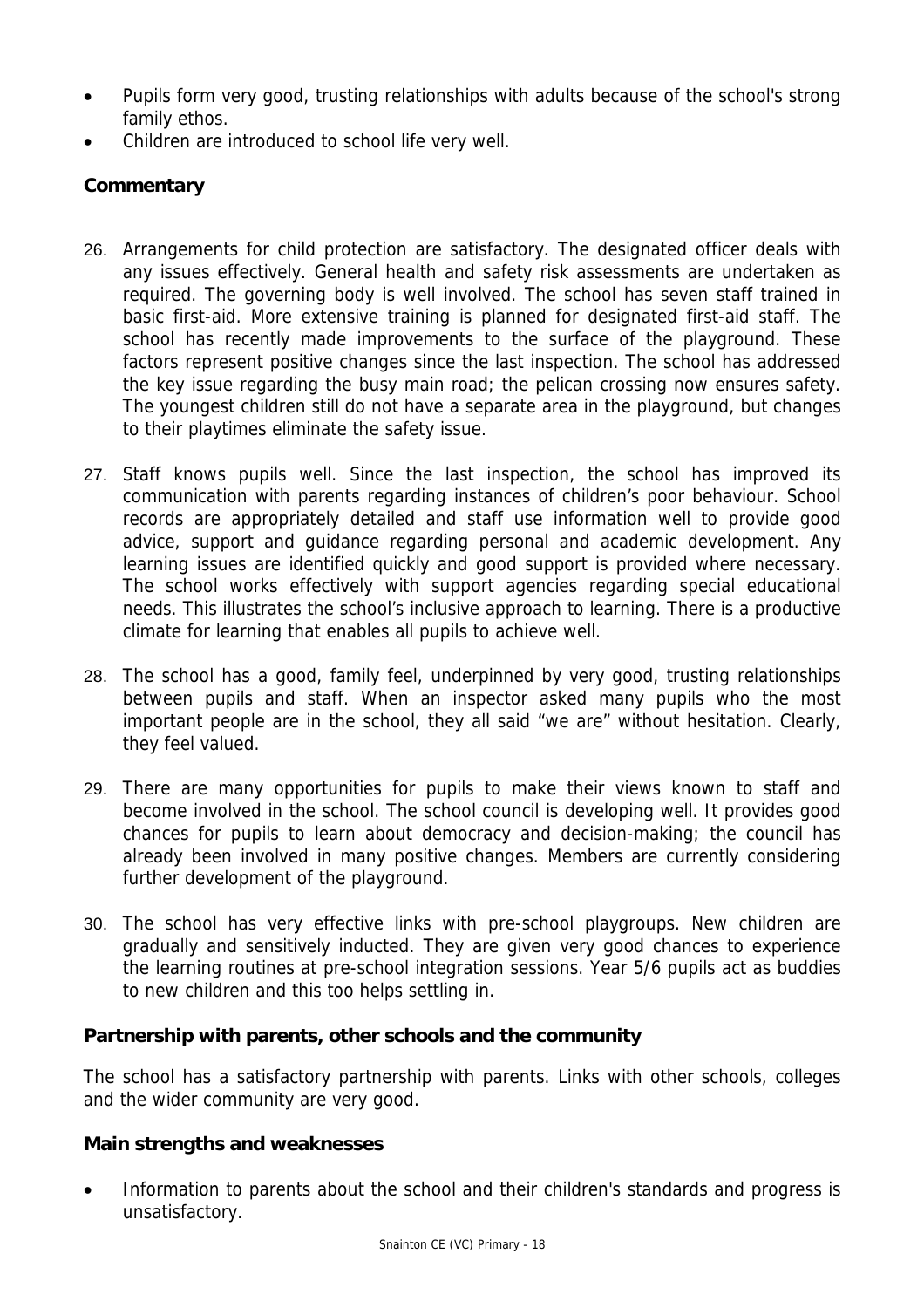- Parents have good opportunities to express their views and make suggestions.
- Very good links with the community help to enrich the curriculum and support learning very well.
- Very good links with local schools support learning very well.

#### **Commentary**

- 31. A few parents feel uncomfortable about approaching the school with problems or complaints but inspection findings do not support this concern. The headteacher and staff are approachable and they are always pleased to discuss parental concerns. A questionnaire is sent to parents annually and this helps to identify issues and enables parents to influence the school. For instance, the school now provides more afterschool clubs such as music and computers, following parents' suggestions.
- 32. The school has made good improvements to links with other schools and the community since the last inspection. Links with parents are not as good. Information to parents is still a significant issue.
- 33. Many parents are rightly disappointed with the quality of written information they receive. The prospectus and newsletters are a little dull in comparison with most schools. There is not enough information about how parents can become even better involved in their children's learning. Pupils' annual reports lack detail and commentary about performance in most subjects (a tick list is used).
- 34. The Parents and Teachers Association supports the school positively by organizing many social and fundraising events. The group recently made a significant contribution towards additional library resources. Several parent helpers give their time generously to the school, for instance, by listening to readers. Parents support their children's learning at home, positively.
- 35. The school is at the heart of the community. Very strong links with the parish church make a significant contribution to religious education and personal development. For instance, the vicar leads assembly frequently. Community residents often support lessons, for instance, they give talks about their occupations or areas of expertise. School trips are carefully planned to support learning. A link with the Adult Education Service is developing very well. In partnership with the Parents and Teachers Association, the service has funded the computers in the school's ICT suite. The school puts much back into the community. It is very successful in fundraising for charities and good causes.
- 36. The school is widely recognised for its very good partnerships within the local cluster of schools. Members of the cluster take turns to lead curriculum enrichment days in subjects such as numeracy, literacy, ICT, art, physical education and sports. Mechanisms for the transfer of pupils to secondary schools are good.

#### **LEADERSHIP AND MANAGEMENT**

Leadership and management are good overall. The leadership, management and governance of the school are good.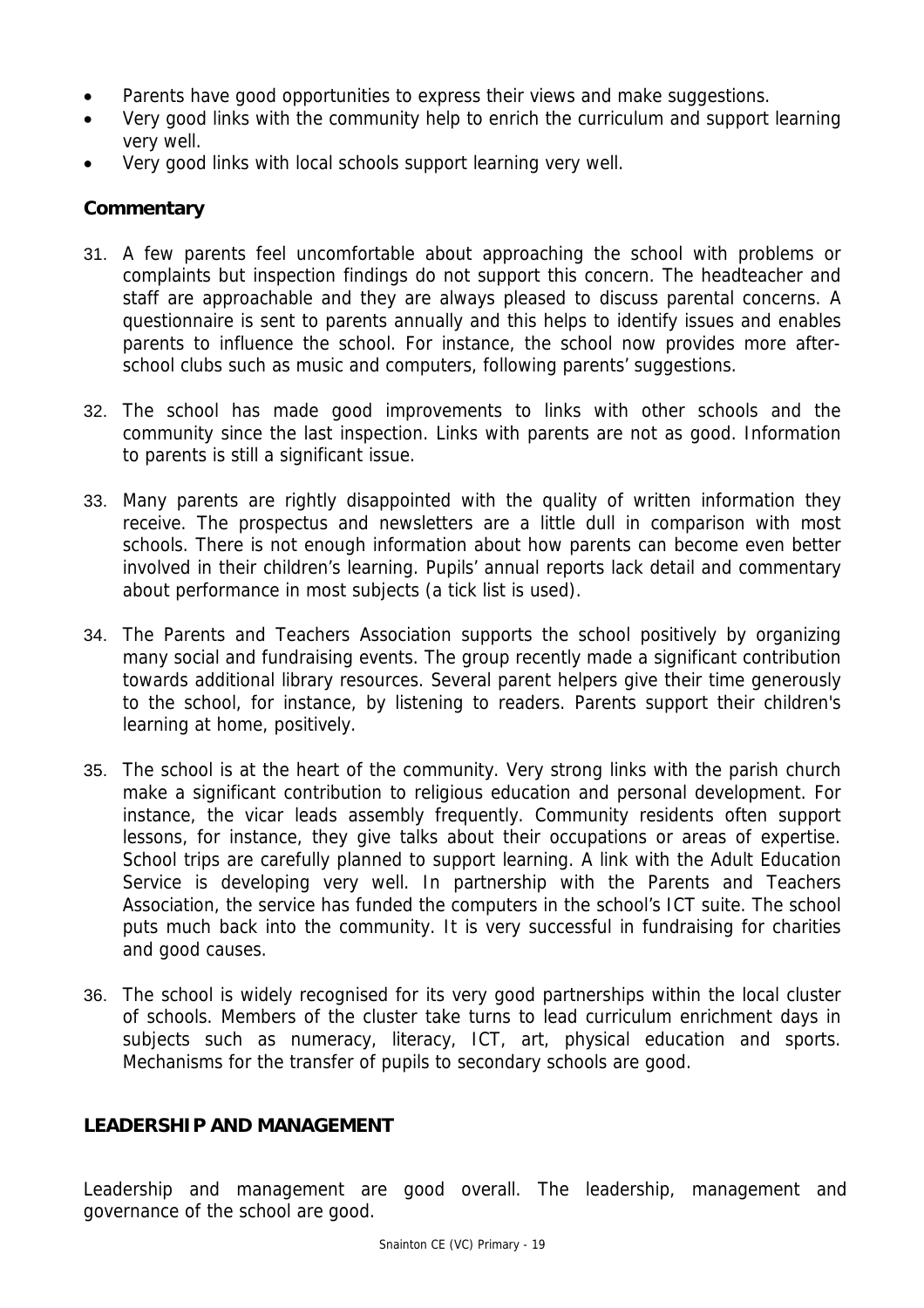#### **Main strengths and weaknesses**

- The school is well led by the headteacher, who has high aspirations for all pupils.
- Involvement in the cluster group has been used well to enhance the quality of education provided by the school.
- Governors play an important role in helping to take the school forward.
- There has been insufficient development of problem solving and investigative work in science.
- The procedures for checking the performance of the school are thorough.

# **Commentary**

- 37. The headteacher was newly appointed at the time of the previous inspection and, since then, has been central to the good improvement that the school has made. His purposeful leadership has led to improvements in the teaching of literacy and numeracy skills, as well as in the monitoring of teaching and learning, planning and the curriculum as a whole. This is an important factor in the above average standards and good achievement that pupils now show in English and mathematics. There are better systems for evaluating the impact of governors' decisions and the responsibilities of subject leaders are clearer. The school has not been as successful in providing enough opportunities for pupils to progress their investigational and problem solving skills in science. Consequently, these aspects are not as well developed as they could be. Similarly, there has been insufficient improvement in information provided for parents. The headteacher has ensured the school's full involvement in cluster activities, which has greatly enhanced curriculum provision and the quality of teaching and learning. The cluster activities have also helped to overcome one of the main barriers to learning experienced by small schools, of providing a wide range of enrichment activities with limited resources. The reflection of the school's aims, values and policies in its work is good and contributes strongly to standards of attainment, the good achievement that pupils make and the positive climate for learning. This is a very inclusive school. There are very good relationships at all levels throughout the school, with all pupils having equal access to the full range of opportunities provided. Pupils say they feel valued, with their achievements being recognised and celebrated well.
- 38. The role of governors has been gradually transformed since the previous inspection. As a result, they are now actively involved in the life of the school and in helping to shape its direction. They have a good understanding of the strengths and weaknesses of the school and ensure all statutory requirements are met. They are supportive but also willing to challenge the ideas of management. For instance, they insisted on full enquiries being made of suppliers before the contract to supply ICT equipment for the new computer suite was awarded.
- 39. The senior management team, comprising of the headteacher and the one permanent teacher, has a clear view of teaching and learning throughout the school. Performance management, though suffering in the last year because of staff changes, is well linked to school improvement priorities. Teachers have access to a wide range of professional development opportunities to help them further improve the good quality of their teaching. The management of pupils with special educational needs is good, helping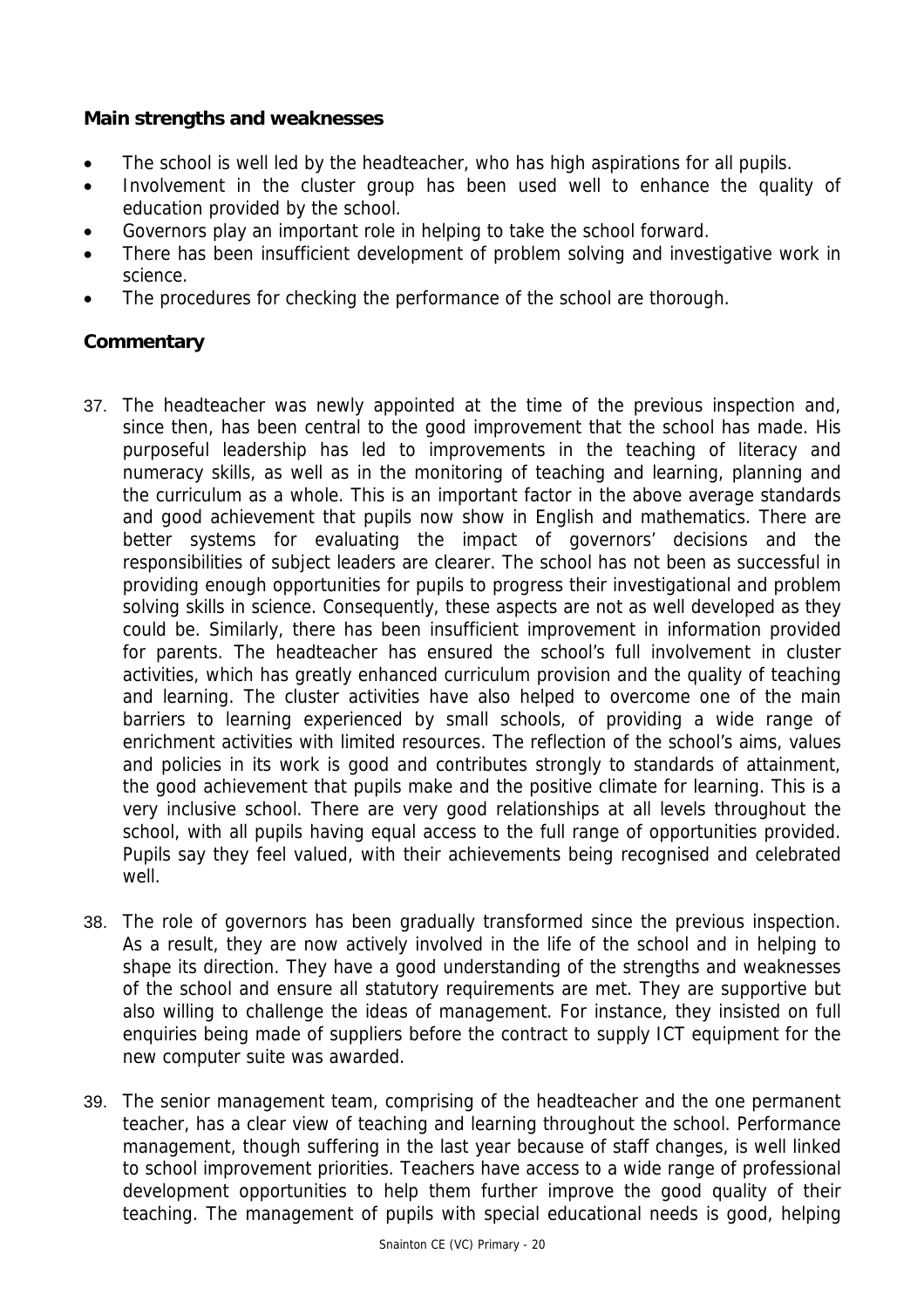them to make good progress and achieve well. Assessment procedures are effective in defining pupils' attainment and the progress they make in English and mathematics. However, there is little opportunity for pupils to be involved in evaluating how they are doing and they are not set focused targets to improve their performance. The arrangements for checking and evaluating the school's work are good. The school's improvement plan is a comprehensive document, which contains clear criteria against which the school can measure its success in achieving its targets.

40. There is good management of the school budget. Efficient systems are in place to make sure that finances are carefully controlled and expenditure regularly reviewed. Principles of best value are carefully applied to all budgetary considerations. The secretary is well organised and ensures the smooth running of the school on a day-today basis.

#### **Financial information for the year April 2003 to March 2004**

| Income and expenditure (£) | Balances (£) |                                  |
|----------------------------|--------------|----------------------------------|
| Total income               | 195,473      | Balance from previous year       |
| Total expenditure          | 191.944      | Balance carried forward to the r |
| Expenditure per pupil      | 5.118        |                                  |

| Income and expenditure (£) |         |                            | Balances (£)                        |       |
|----------------------------|---------|----------------------------|-------------------------------------|-------|
| Total income               | 195,473 | Balance from previous year |                                     | 4.857 |
| Total expenditure          | 191.944 |                            | Balance carried forward to the next | 8.386 |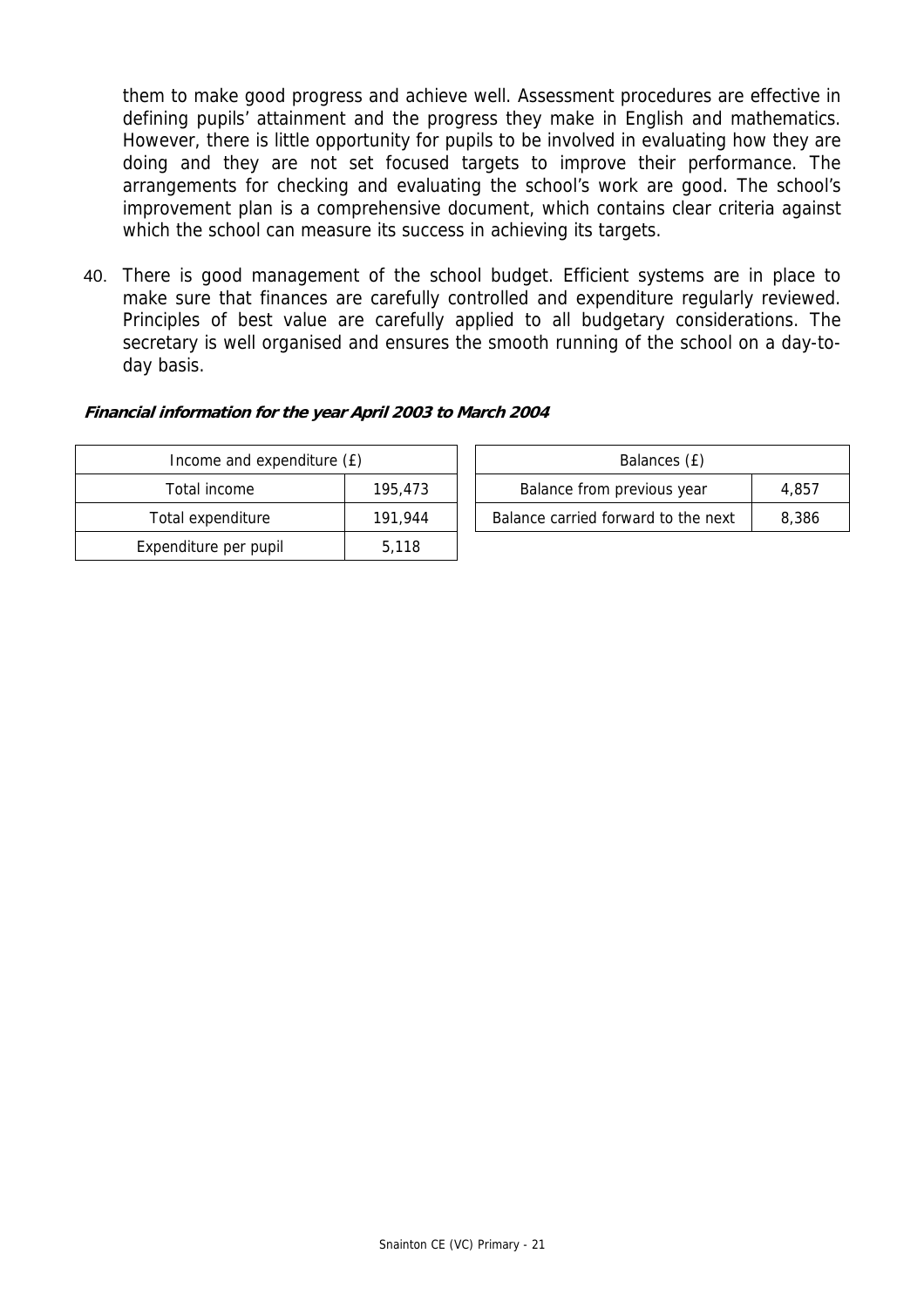## **PART C: THE QUALITY OF EDUCATION IN AREAS OF LEARNING AND SUBJECTS**

# **AREAS OF LEARNING IN THE FOUNDATION STAGE**

Provision in the foundation stage is **good.** 

#### **Main strengths and weaknesses**

- Teaching and learning are good so that pupils achieve well across most areas of learning.
- Good leadership and management ensure there is effective monitoring of children's academic and personal progress.
- The outdoor curriculum does not meet children's needs.
- Children have very positive attitudes to their work.

#### **Commentary**

41. There are six children of reception age, taught in a class alongside pupils in Years 1 and 2. A nationally agreed assessment scheme shows that when they begin school most have levels of attainment expected for their age in language and literacy, mathematics and personal and social development. All children are on track to meet the early learning goals in all areas of learning by the time they start Year 1, and several will exceed them. This represents good achievement in all areas apart from physical development, where limited accommodation results in satisfactory achievement. All children receive good quality teaching in all areas of the curriculum except for physical development, where teaching is satisfactory. The teacher and teaching assistant work very well as a team and have quickly established a warm, friendly atmosphere in which all children and parents feel welcome and valued. Leadership and management are good, with a clear view of how teaching and learning can be further developed. The curriculum is good, giving children many stimulating and practical experiences so that learning is made fun, although the outdoor area is not used effectively to develop children's learning. There are good induction procedures that enable children to quickly settle into daily routines when they start school. Observational assessments are used well to chart children's progress. Resources for learning are good. Improvement since the previous inspection has been satisfactory, having seen the successful implementation of the foundation stage curriculum.

#### **PERSONAL, SOCIAL AND EMOTIONAL DEVELOPMENT**

42. There is a good balance between children choosing activities themselves and teacher direction. This gives children the opportunity to begin to take some responsibility for their own learning. A good example of this was when children were seen working together in the role-play area, set out as a travel agents. They made their own decisions while carrying out a variety of roles, such as receptionist and customers. Adults are good role models and use every opportunity to praise children, in order to build up their confidence and self-esteem. Because of this, and very good relationships, children show very positive attitudes to their learning. They are well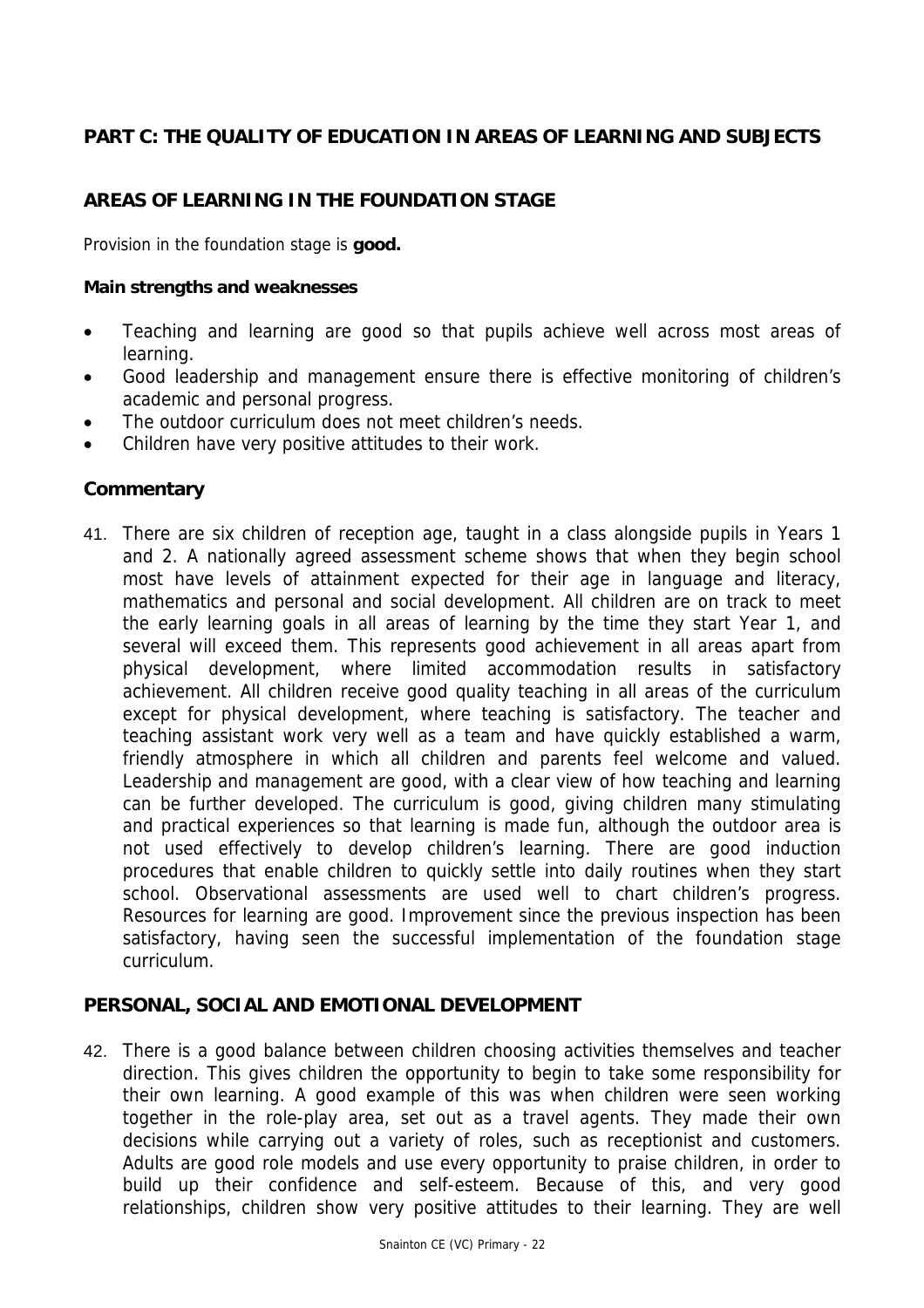behaved and co-operate well, sharing resources fairly and looking after one another. Adults encourage children to express opinions and give them first-hand experiences to develop their understanding of others' feelings.

## **COMMUNICATION, LANGUAGE AND LITERACY**

43. Adults ensure that children have good quality opportunities to develop their speaking and listening skills by talking about their experiences and the work they are doing. Questioning is also used well to involve all children in discussions so they can communicate their ideas and opinions. This was evident in a lesson when they were discussing the big book 'Chester's Big Surprise'. The teaching assistant led the session well, asking a variety of questions to develop children's reading skills. They were encouraged to find information from the book, with emphasis on talking about the pictures. In another well-planned activity, there was good use of the story of 'Katie' Morag Delivering the Mail' as a stimulus to children's imaginations. They used role-play to act out the different characters in the story, such as the postman and Katie, and in so doing showed confidence in working and talking within a small group. Books are displayed well and children are encouraged to read for enjoyment. Teachers effectively model the behaviour of a good reader, which leads to children making good progress in their reading skills. The classroom is organised so that children can choose to work in the writing areas, independently of teachers. They clearly enjoy basic writing experiences and can use a variety of implements for drawing, marking, scribbling and writing.

#### **MATHEMATICAL DEVELOPMENT**

44. Lessons are planned very well to meet the needs of individual children, with assessments used well to modify future work in the light of their responses. This was evident in a session when children were learning to use everyday language to describe direction. Because the activity was practical and linked to their own experiences, children effectively extended their mathematical vocabulary to include *clockwise, anti*clockwise, forwards and backwards. They showed a secure understanding of this mathematical idea and were confident in explaining what they were doing. In this activity, as in others, children showed curiosity and enjoyment, working well together, in pairs and small groups, to solve mathematical problems. Adults are patient and take the time to make sure any misconceptions that children have are dealt with before group activities start. Relationships are very good and give the children the confidence to have a go at answering questions even if unsure whether they are correct or not. Children know their contributions will be valued. There is a wide range of mathematical resources available for children to help them in their practical activities. Computers are used well to help pupils to either consolidate or extend their mathematical knowledge and understanding.

#### **KNOWLEDGE AND UNDERSTANDING OF THE WORLD**

45. Activities are often linked to the children's home life, enabling them to use their own experiences to support their learning. They are encouraged to develop their powers of observation by looking closely at natural and man-made objects. In so doing, they show they can use a variety of senses to describe their observations. There is ready access to computers through the day and this helps the children to develop their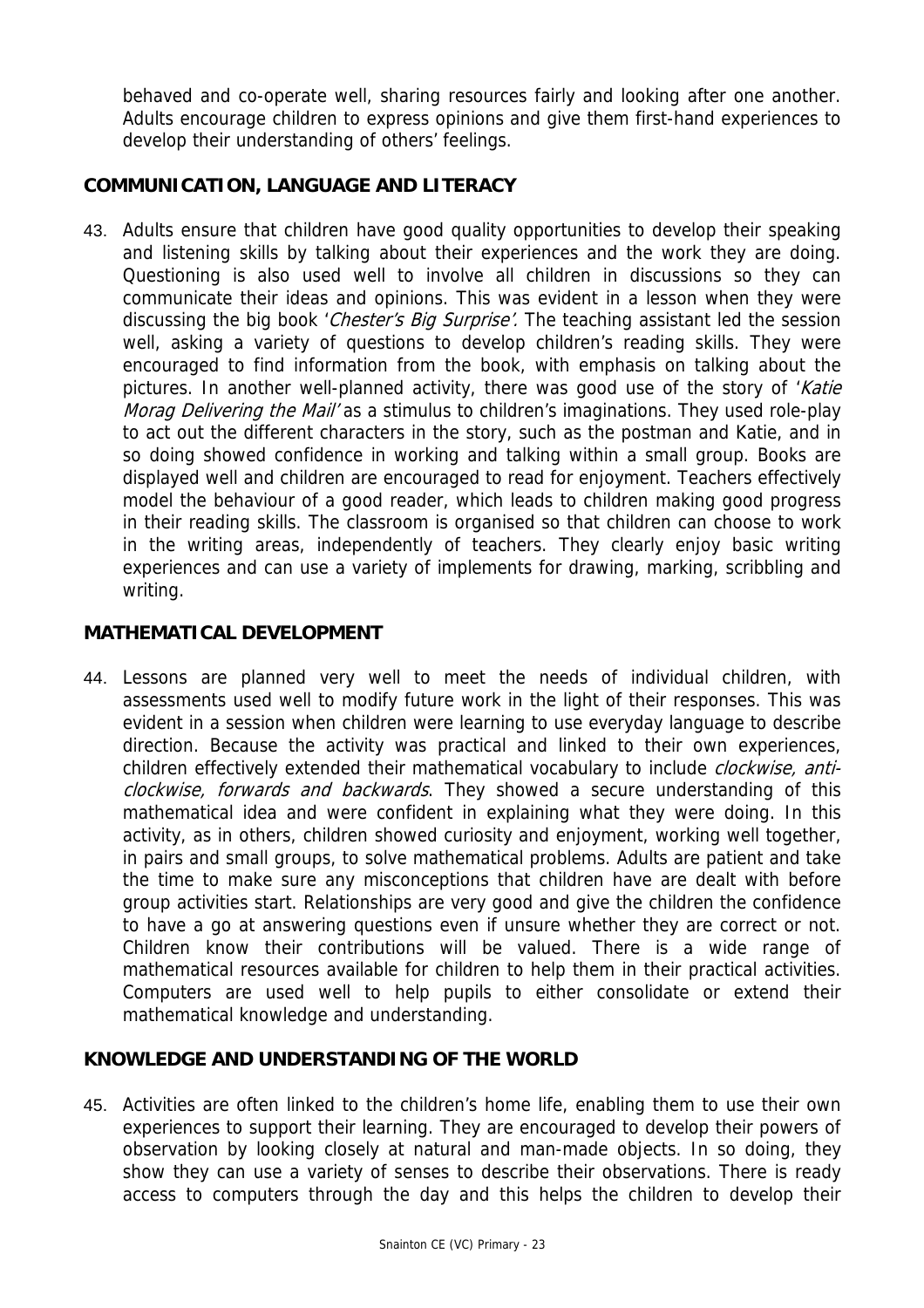mouse manipulation and keyboard skills. They can follow basic on-screen prompts well. A variety of visitors and visits support the curriculum well. In a session based on the story of the Isle of Struay, children used role-play to develop their geographical understanding by finding out about life on an island. In other activities the children have found and cut out pictures of programmable toys from catalogues, as part of their work in science. Such provision helps the children to effectively learn about the wider world, away from home and school. The outside area for reception-aged children provides limited opportunities for outdoor learning and therefore restricts their achievement.

#### **PHYSICAL DEVELOPMENT**

46. Provision for physical development is limited by the lack of a school hall and by the restrictions of the outside area. The school recognises provision requires improvement and is looking at ways of achieving this. In the meantime, to help overcome this, the children have access to the village hall and field. There are good opportunities for the children to develop their skills in manipulating scissors, writing and painting tools, along with handling a range of equipment when making models. For example, when making a bridge by using art straws, to help 'Barnaby Bear' to cross a river. In playground activities, children showed confidence in moving in different ways such as running and skipping. They share equipment fairly and handle it carefully. Resources are plentiful and allow children to take part in a wide range of enjoyable experiences, to which they respond positively.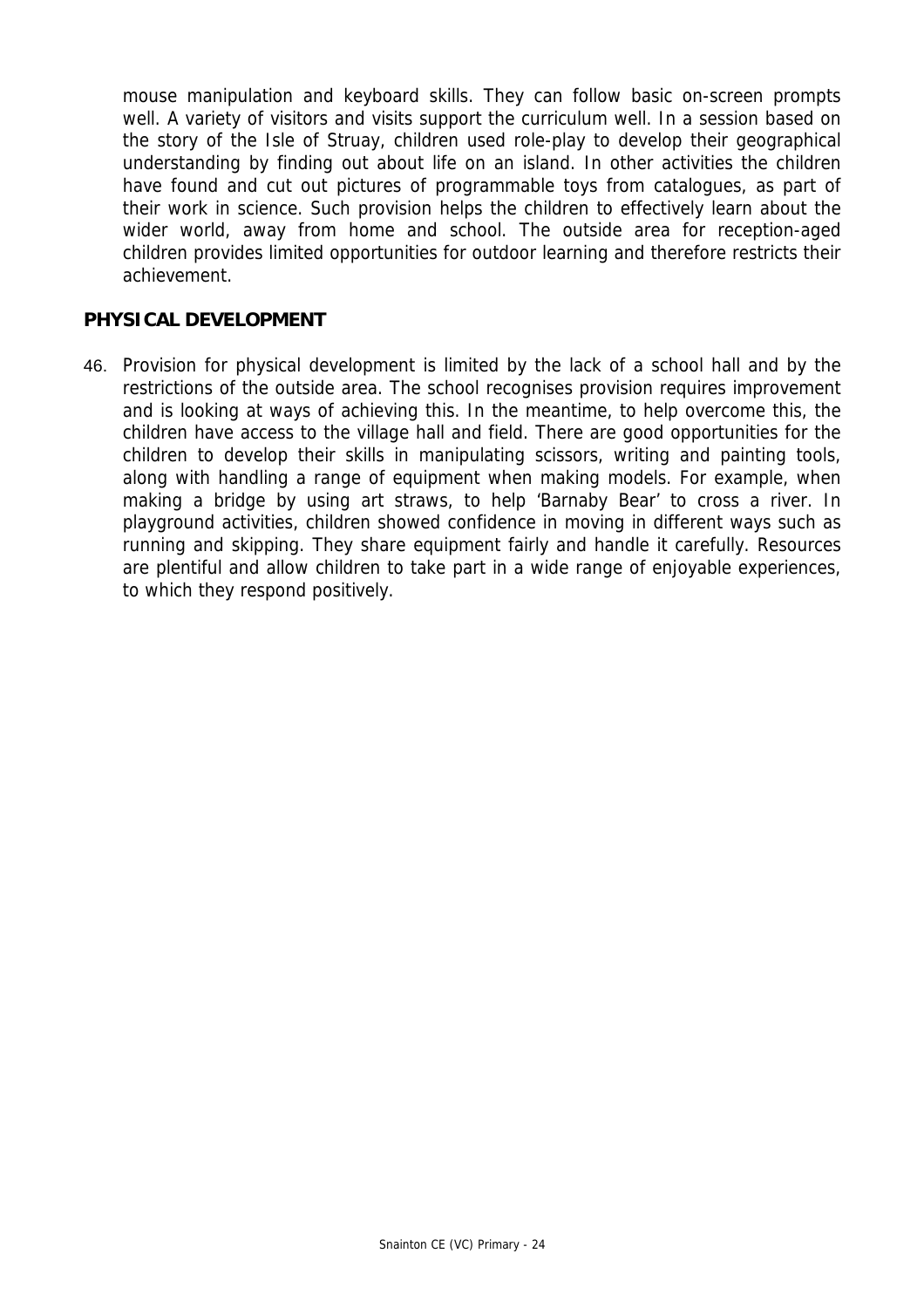#### **CREATIVE DEVELOPMENT**

47. Adults ensure that the children are able to make use of paint, crayons, pencils and glue on a daily basis. Children have access to a wide range of resources and so can practise their skills in handling and using different media. Children respond positively to this and show enjoyment in their learning. The children have good quality opportunities when experimenting with colour mixing to make a variety of colours. As a result, they develop a broad range of skills using creative materials and tools. They produce attractive paintings, drawings and collage pictures that decorate the classroom and celebrate their achievements. The role-play area is used well to stimulate children's' imaginations. Adults join in role-play activities enthusiastically, thereby encouraging the children's creative play and language development. The children acquire different sets of skills and knowledge as they use their developing ICT skills for creating pictures.

## **SUBJECTS IN KEY STAGES 1 and 2**

## **ENGLISH**

The provision in English is **good.**

#### **Main strengths and weaknesses**

- Teaching and learning are good and enable pupils to achieve well.
- Leadership and management are good, which have a positive effect on the standards that pupils attain.
- There is no consistent approach to improving pupils' word work.
- Pupils have very positive attitudes to the subject and these contribute well to the good progress that they make.

## **Commentary**

- 48. The performance of pupils in Year 6 in the 2004 national tests was well above the national average. For pupils in Year 2, standards in reading were average, and well below average in writing. Care must be taken when drawing conclusions from such data because of the nature of small class sizes in schools such as this. However, most of the pupils currently in Year 6 and Year 2 show standards above those to be expected in speaking and listening, writing and reading. This shows they have achieved well and made good progress as they pass through the school.
- 49. Lessons are planned carefully so that activities build on previous work and pupils can use prior knowledge and understanding to support their learning. This was evident in a drama lesson for pupils in Years 3 and 4. Good progress was made because pupils were able to use their knowledge of traditional fairy tales to help them create and perform a scene from a fantasy world. Teachers ensure that activities are also well matched to the pupils' different abilities so that all are appropriately challenged and achieve as well as they can. Speaking and listening skills are developed well during the introductions and conclusions to lessons, in which there is good interaction, with a balance of contributions from the teacher and pupils. Questioning is also used effectively to develop these skills and to find out what pupils know and can do. There are many well-planned sessions for pupils to discuss ideas in small groups and with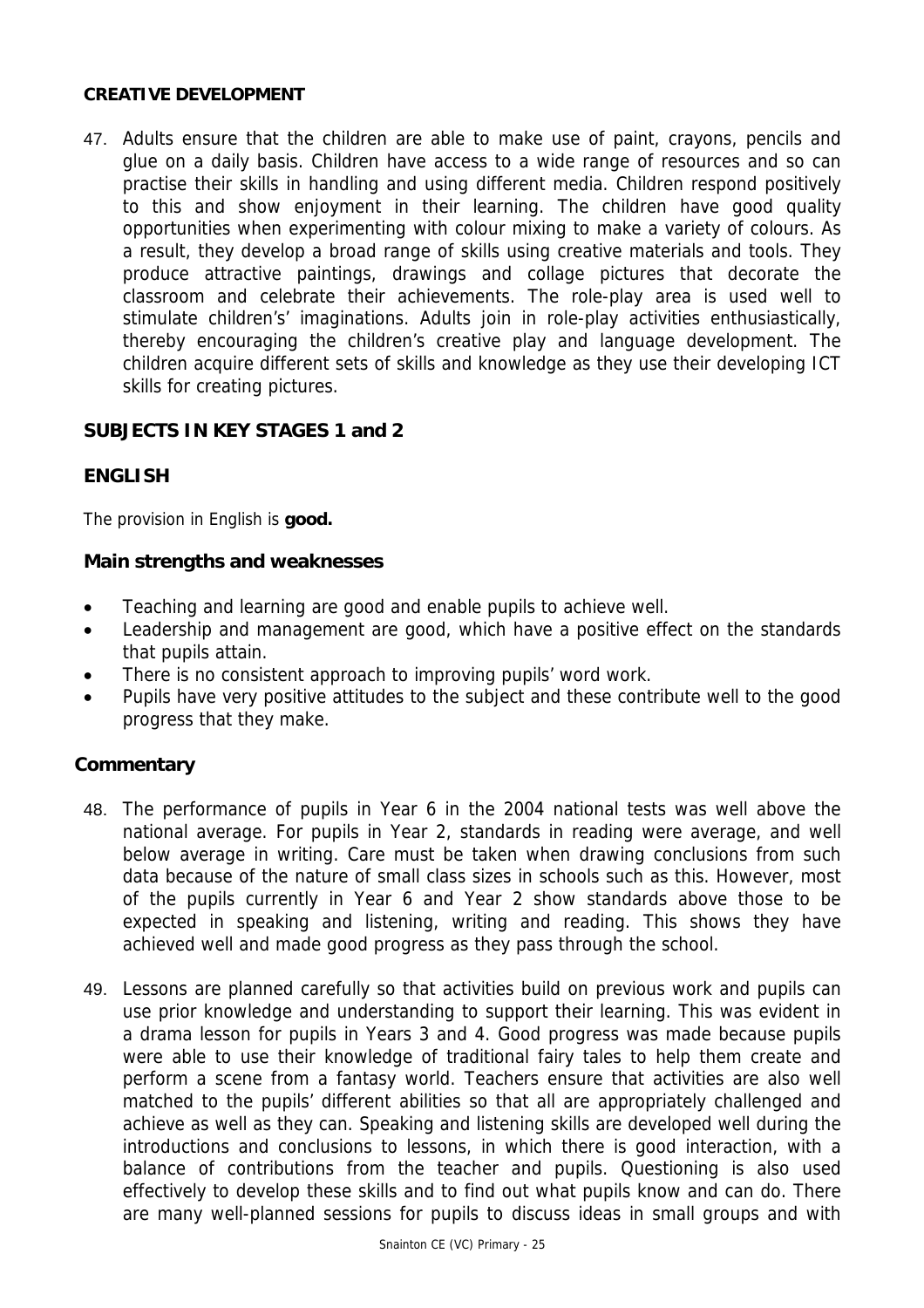talking partners. Consequently, pupils are confident both when talking in small groups and to larger audiences.

- 50. Teachers have secure subject knowledge to enable them to explain and demonstrate new ideas so that pupils are clear about what they are to learn. They also have high expectations of pupils' performance and their behaviour so that they have a good work rate and are productive. Such was the case when pupils in Years 5 and 6 were learning how to use direct speech to illustrate, with empathy, the observations of fictional characters. The activities were based on eye-witness accounts of the destruction of Pompeii and Herculaneum by the eruption of Vesuvius. Very good progress was made in their skills of writing a vivid and powerful description because of the teacher's enthusiastic delivery and perceptive understanding of the individual needs of all pupils. Pupils show much enjoyment in their written work, talking excitedly about their accounts of life during the black death. Teachers provide them with good quality opportunities to experience a wide range of genres, including being able to write at length, using their own ideas as a starting point. Pupils show good skills in editing their written work for improvement. There is recognition by the school of the lack of a co-coordinated approach to word work, leading to inconsistency in the teaching of certain aspects such as phonic awareness. There is to be a review of provision as a first step to improving it. ICT is used well to support pupils in developing their writing skills. For example, when word-processing their journals about the plague, they have experimented with font style and size to find one that gives an appropriate impact for their work.
- 51. High priority is given to developing pupils' reading skills and they are given many opportunities to read for different purposes. To help them do this the school has improved the selection of books available to them since the previous inspection. As a result, older pupils have access to a wider range of challenging fiction books. Also, there are now more books about a range of cultures to promote pupils' personal development in finding out about the lives of others. They are encouraged to select information books from the library to undertake research for their work in history and geography, and are given time to read for pleasure. Because of this provision, pupils talk with enthusiasm about their favourite authors and books. The school is obviously helping pupils to develop an enjoyment of reading. Teaching assistants give good support and contribute significantly to the progress made by pupils, particularly those with special educational needs.
- 52. The co-coordinator plays an important role in pupils' achievement and the standards they attain. There is a clear view of the subject's strengths and the areas that need to be improved. As a result, there is to be a review to see how the teaching of word work can be improved. The curriculum is good, being planned well to enable pupils to develop their literacy skills in an interesting way. Assessment procedures are thorough and give a clear picture of individual pupils' attainment and the progress they make as they move on through the school. However, this information is not used effectively to set manageable and challenging targets for pupils to improve their performance. Pupils' attitudes are very good. They present their work very well, behave well and show much enjoyment in what they do. These attitudes make a positive contribution to the standards they achieve. There has been good improvement since the previous inspection.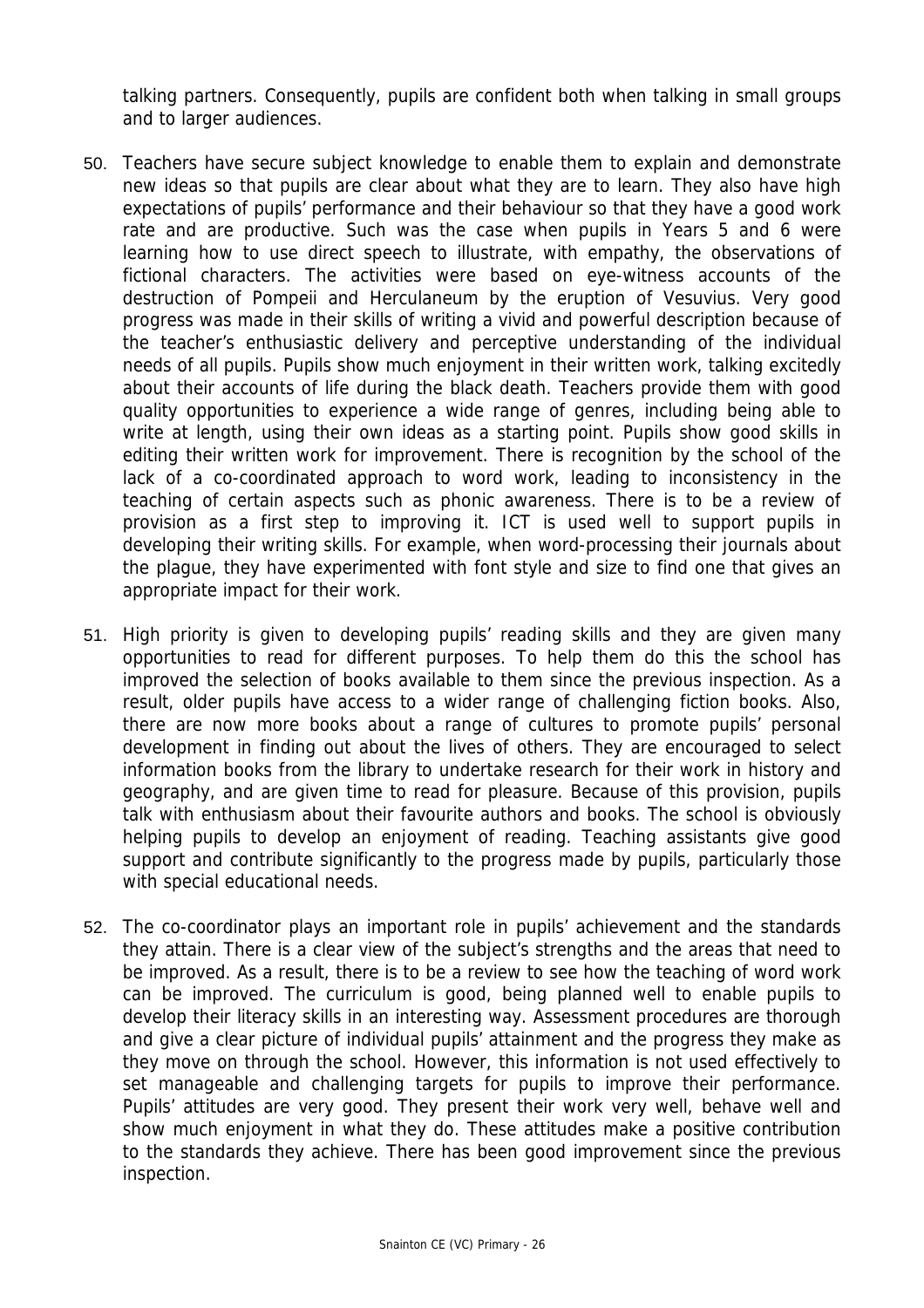#### **Language and literacy across the curriculum**

53. There are well-planned opportunities for pupils to practise and refine their literacy skills in other subjects. For instance, they are encouraged to use their research skills to find out about different periods in history, such as daily life in London during the plague years. In science, they write detailed accounts of their investigations and make accurate, labelled, scientific diagrams. Pupils' speaking and listening skills are developed well, across a range of subjects, during class discussions and when they report back to the rest of the class about what they have learned during the lesson.

#### **MATHEMATICS**

Provision in mathematics is **good**.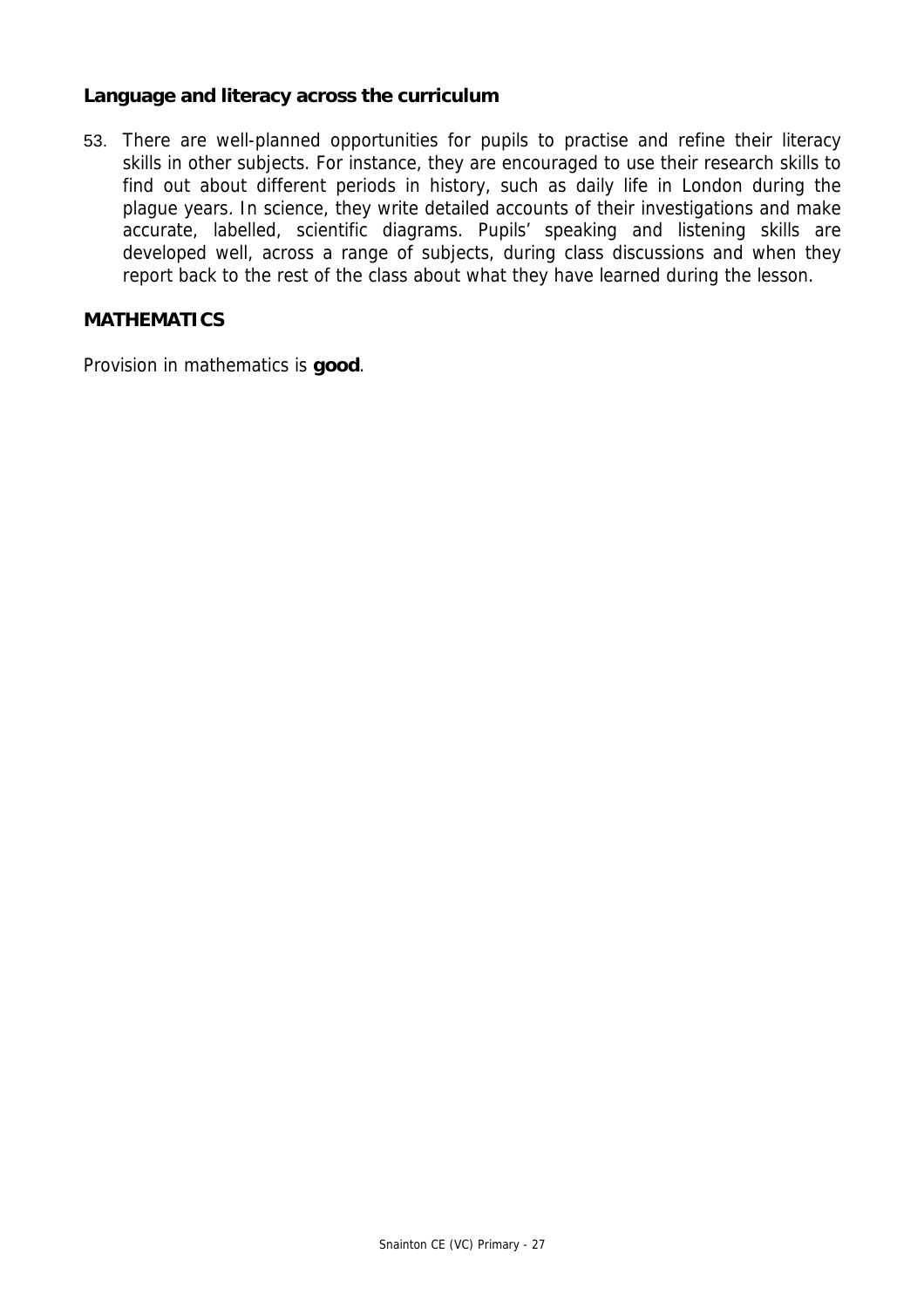#### **Main strengths and weaknesses**

- The standard of pupils' work is above average.
- All pupils, including those with special educational needs, achieve well because of good teaching.
- Pupils enjoy mathematics and work very hard in lessons.
- Leadership and management of the subject are good.
- Numeracy skills are applied well in other subjects.

#### **Commentary**

- 54. The 2004 national test results for Year 6 pupils were below the average of all schools and well below those of similar schools. The 2004 national test results for Year 2 pupils matched the national average and were well below those of similar schools. However, positive action taken by the school is beginning to raise standards, especially in pupils' mental skills. Standards of work seen during the inspection are above those expected nationally for pupils in Year 2 and Year 6. Pupils throughout the school now show average competence in performing mental calculations and above average ability in written computations.
- 55. Teaching is good and leads to good learning. The result of this good quality teaching is that all pupils make good gains in their knowledge, skills and understanding. Teachers place high but unobtrusive expectations on pupils to behave well and work hard and encourage and support them in their learning. Assessment procedures are good. Marking of pupils' work is thorough and teachers give pupils sufficient guidance as to how work might be improved. A very good lesson in the Year 5/6 class involved a variety of challenging and 'quick fire' mental arithmetic activities that stimulated pupils' thinking and captivated their interest. Pupils' exemplary behaviour in this lesson reflected this very good teaching. Throughout the school, teachers' very good planning and high commitment to providing equality of opportunity for all pupils, regardless of ability, is shown in the well-pitched demands made of pupils. The very good teamwork between teachers and support staff, as seen for example in a lesson involving analogue and digital time, also makes a significant contribution to pupils' learning. The school's practice of re-arranging some pupils into different classes for mathematics is effective in ensuring that individual needs are accommodated. Good use is made of ICT, especially in data handling. All these factors result in all pupils, including those who find learning difficult and those who are particularly able in mathematics, achieving well.
- 56. Pupils' enjoyment of mathematics reflects the positive climate for learning that exists in all classrooms. Pupils' very good, and occasionally exemplary, behaviour reflects very good relationships between adults and pupils. Pupils work enthusiastically and concentrate well, which contributes greatly to their learning.
- 57. Good subject leadership and management have led to good improvement. For example, at the previous inspection the school was criticised for not checking the quality of teaching. This has now been rectified and together with assessment data has helped to determine where improvements are needed.

#### **Mathematics across the curriculum**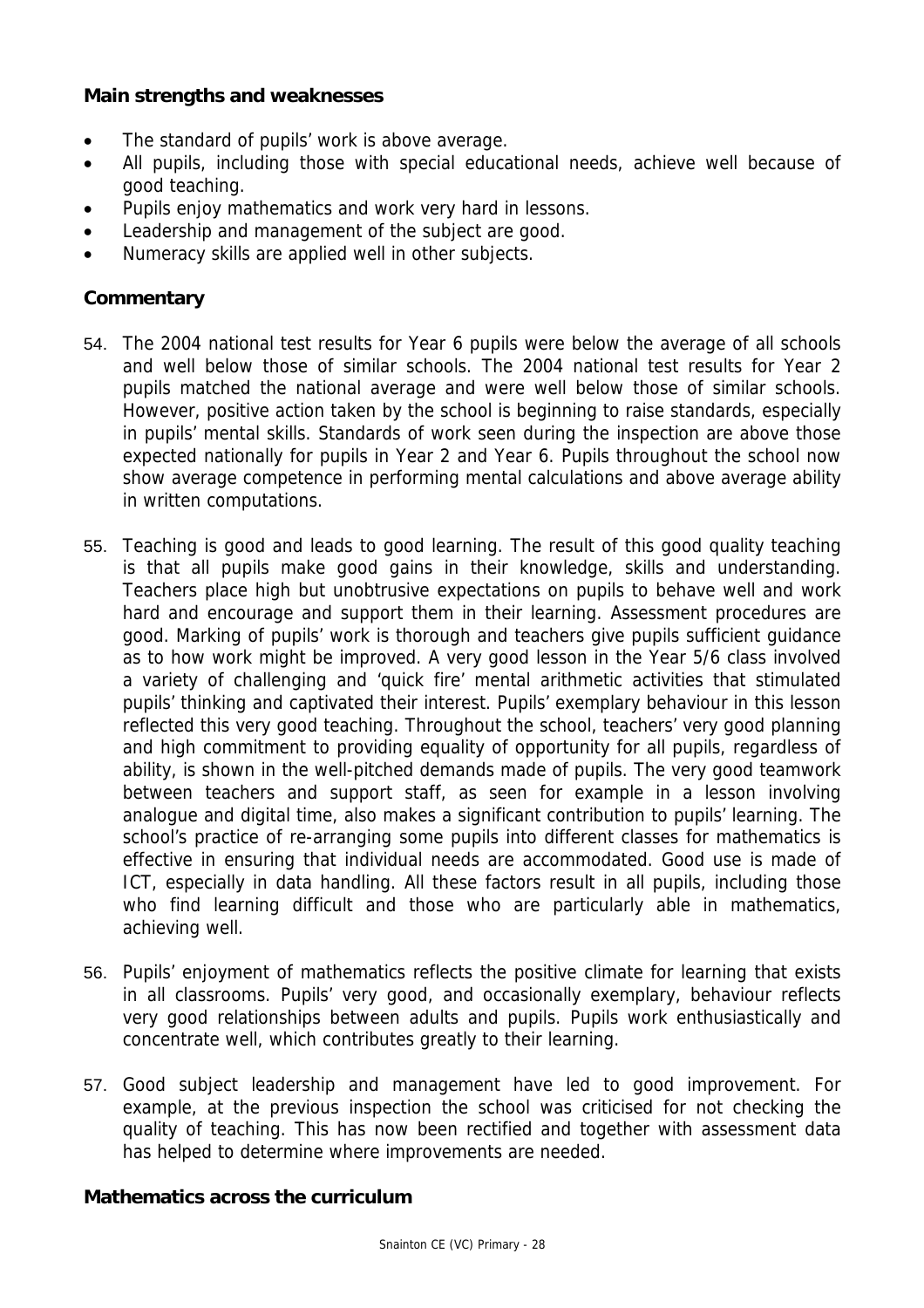58. Good use is made of mathematics in other subjects. Relevant opportunities are taken to link mathematics with ICT in order to simultaneously help develop pupils' numeracy and computer skills, for example, when Year 5/6 pupils used spreadsheets to record the number of walking steps, and when younger pupils programmed a robot. Pupils' numeracy skills are applied well in science, for example, Year 6 pupils produced statistical graphs related to the solar system. In history lessons, Year 2 pupils used timelines to record events. Year 4 pupils used their knowledge of symmetry in art work. In design and technology, pupils applied measuring skills before cutting materials for their Viking helmets.

## **SCIENCE**

The provision in science is **satisfactory.** 

#### **Main strengths and weaknesses**

- Activities are interesting and often linked to pupils' own experiences.
- There is insufficient emphasis on developing pupils' investigational skills.
- There are some good links to other subjects.
- Pupils have very good attitudes to their work in science.

#### **Commentary**

- 59. The performance of pupils in Year 6 in the 2004 national tests was above the national average. Care must be taken when drawing conclusions from such data because of the nature of small class sizes in schools such as this. Most of the pupils currently in Year 6 and Year 2 show standards that match those to be expected for their age. This shows they have achieved satisfactorily.
- 60. Teaching and learning are satisfactory. Teachers have secure subject knowledge and expertise and so are able to demonstrate and explain scientific ideas accurately to pupils. Because of this, they are clear about what they are to learn and what is expected of them. A good example of this was seen in a lesson for pupils in Years 5 and 6 on learning about the orbits of the earth and moon. The teacher made good use of resources to show pupils, in a practical manner, how this occurs. As a result, most pupils showed a satisfactory understanding of this scientific principle. Activities are often linked to pupils' own experiences so that they are interested and motivated to do well. For example, after discussing the everyday use of electricity in their homes, pupils in Year 2 were challenged to make a variety of simple electrical circuits. They did so with confidence, inspired by the teacher's use of praise and encouragement. Behaviour is well managed so that pupils have a high work rate and are productive. Pupils are encouraged to use accurate scientific terminology when answering questions and communicating their ideas, which extends their personal, as well as their scientific vocabulary. Teaching assistants play a key role in lessons, particularly in helping pupils with special educational needs to take full part in lessons.
- 61. Curriculum planning gives insufficient attention to promoting pupils' investigational skills. There is too little emphasis on pupils learning through structured, practical investigations. This leads to most pupils not being adept at devising a test, making sure it is fair and then carrying it out independently of the teacher. There are not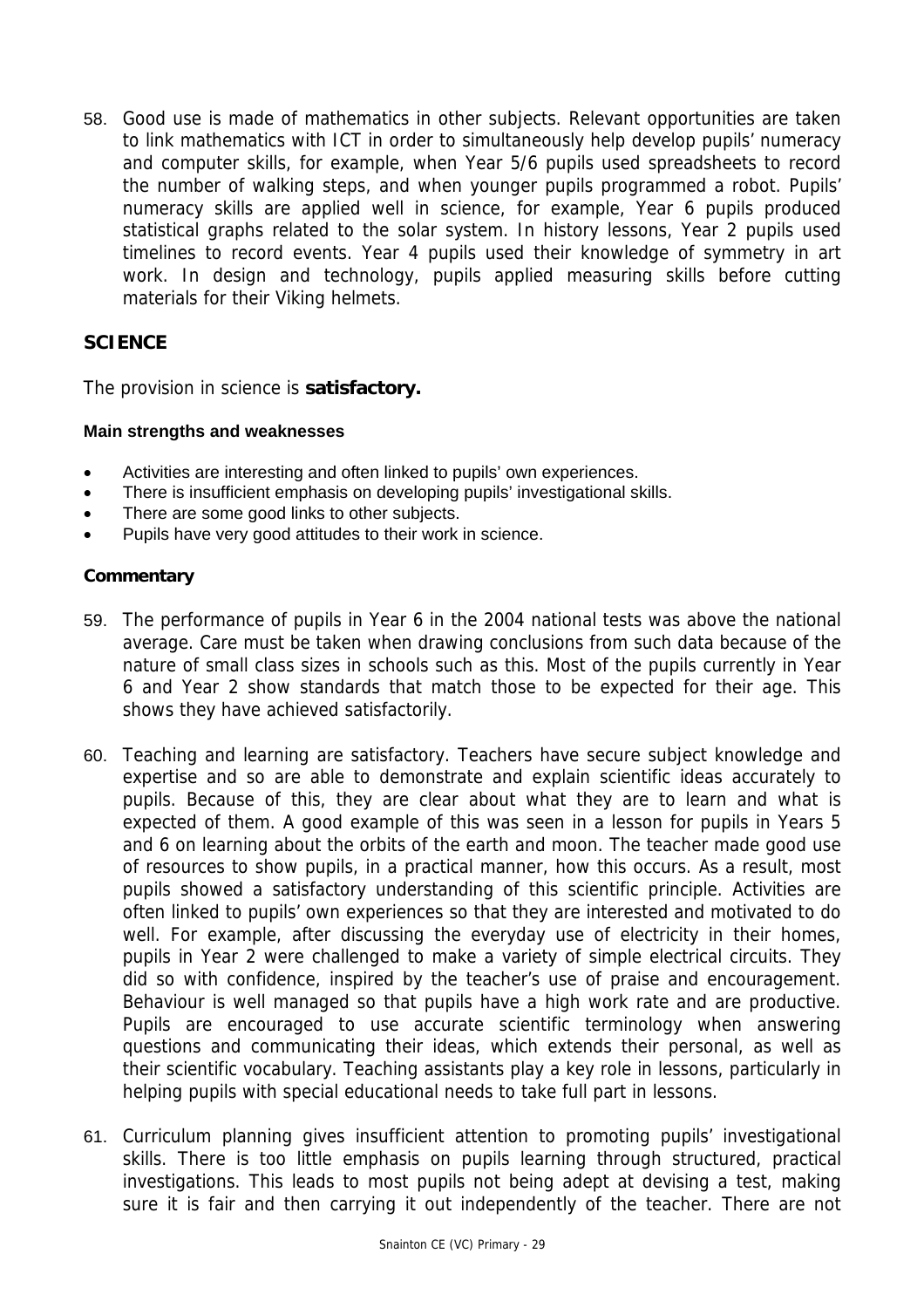enough opportunities provided for pupils to consider what the findings of their work tell them. Consequently, their conclusions to experiments tend to be a description of what they have done rather than an evaluation based on prior scientific knowledge and understanding.

- 62. The curriculum makes a positive contribution to pupils' personal and social development. This is evident in the opportunities available for pupils to work collaboratively, in pairs and small groups, during their experiments. There are good opportunities for pupils to practise their numeracy skills, such as when Year 6 pupils gathered a variety of statistical information about the planets and then produced graphs to present their findings. There are increasing opportunities for pupils to use ICT to support their learning in science. For example, by using the Internet to research facts about the solar system.
- 63. Leadership and management are satisfactory. The co-ordinator has correctly identified the improvement of provision for scientific investigations as the priority area for development. Assessment procedures are secure but the information gained is not always used to set targets for pupils to improve their performance. Most pupils have very positive attitudes towards their work in science. They are very well behaved in lessons and show a lot of interest and curiosity in what they are doing. This has a favourable effect on the quality of their work and the standards they achieve. There has been satisfactory improvement since the previous inspection.

## **INFORMATION AND COMMUNICATION TECHNOLOGY**

Provision in ICT is **satisfactory**.

#### **Main strengths and weaknesses**

- Subject leadership and management are good and have been pivotal to good improvement.
- Good resources provide pupils with ready access to computers but the lack of a large screen in the ICT suite limits teaching and learning.
- Pupils' good attitudes and behaviour contribute significantly to learning.

#### **Commentary**

64. There has been good improvement in the provision for, and use of, ICT throughout the school since the previous inspection, when pupils' progress in data handling was judged unsatisfactory. Pupils in Year 2 and Year 6 are attaining nationally expected standards. This represents satisfactory achievement for all pupils and is the result of satisfactory teaching and learning. Standards have risen rapidly since the opening of the ICT suite, and justifiably are expected to continue to rise. Year 6 pupils are adept in their use of spreadsheets and in producing attractive text with well chosen fonts, for example in their versions of Pepys' Diary. However, they are less competent when accessing the Internet because they have only recently begun to experience this feature of ICT. The school is aware that pupils have yet to experience other aspects such as making multi-media presentations and using e-mails, and plans to provide such opportunities as soon as possible.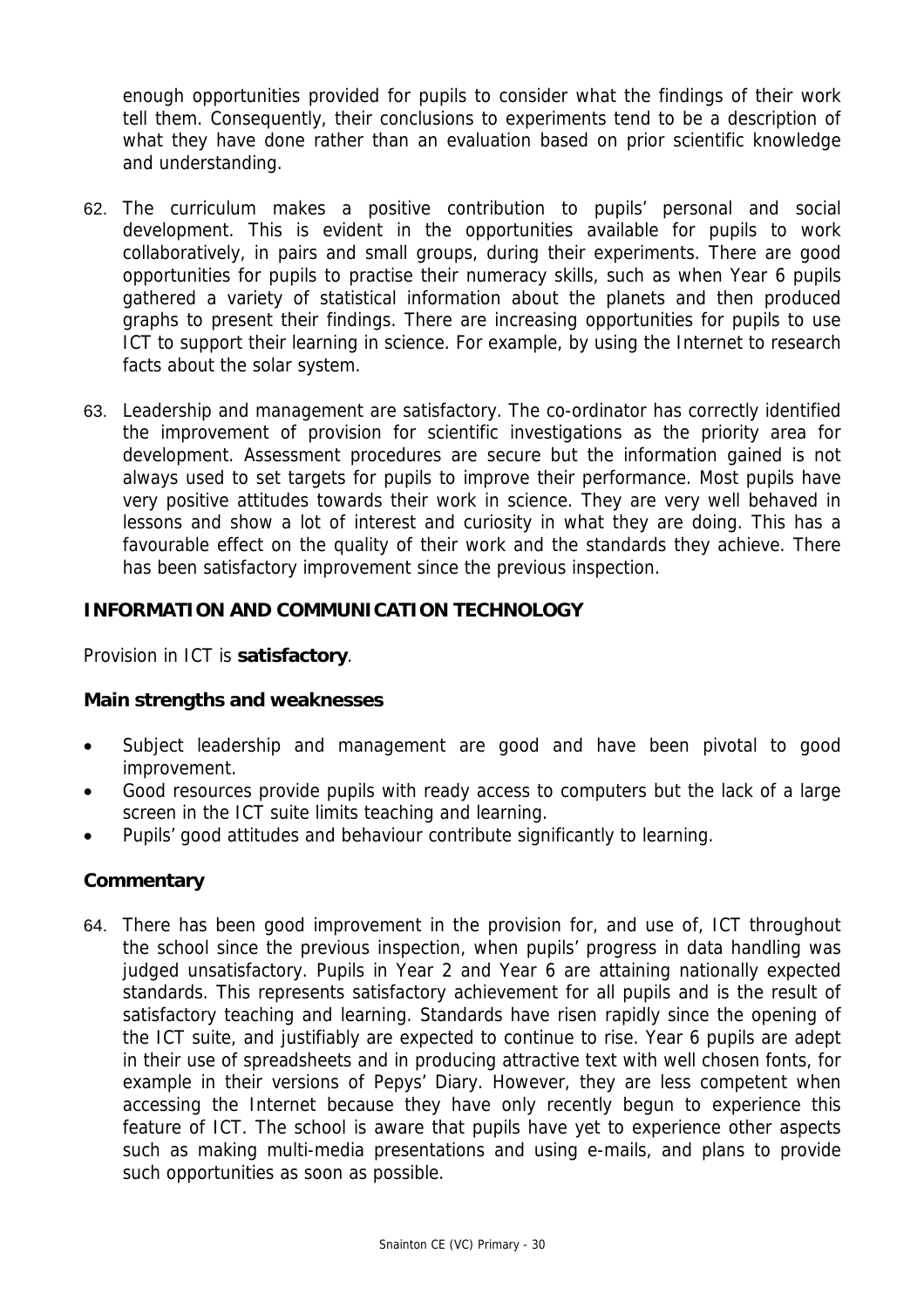- 65. Teachers make effective use of the ICT suite. Lessons are well prepared and teachers know exactly what they want to cover and pupils to learn. Management and organisation of pupils are good. Teachers have high expectations of pupils' behaviour. However, there is no facility for teachers to use projected computer images to give demonstrations to the class. This restricts the teaching methodologies and sometimes results in rather prescriptive teaching. For example, in a satisfactory lesson where Year 6 pupils were learning about search engines, the teacher guided the pupils through each stage in the process and was unable to adopt a more productive interactive approach. Nevertheless, the pupils' good attitudes and behaviour contributed to the satisfactory progress made in the lesson. In a particularly well-planned and imaginative lesson for Year 2 pupils, the teacher was able to successfully combine learning from several subject areas, such as English, mathematics and design and technology, resulting in very good learning. Pupils were highly motivated by the relevance of the task of programming the robot to visit their previously constructed houses on an imaginary island on the village hall floor.
- 66. Good subject leadership and management have resulted in good improvement since the previous inspection, especially in the development of the ICT suite. The subject leader provides clear direction, through a detailed action plan for raising standards.
- 67. The ICT suite is well equipped with up-to-date computers, and provides comfortable accommodation conducive to learning. In addition, each classroom has at least two networked computers. This level of provision is above average when compared to other schools and provides scope for full classes to work in pairs or entire year groups to work individually.

## **Information and communication technology across the curriculum**

68. ICT is used well to support learning in a number of subjects, including English, art and design, mathematics and science, where graphs and data handling feature prominently. Such use is not restricted to lessons in the ICT suite, but also to enhance classroom lessons, for example, when Year 2 pupils used computers to develop their spelling skills through recognition of rhyming patterns in words.

# **HUMANITIES**

Religious education, history and geography were sampled. It was not possible to observe religious education lessons because the subject is taught on Fridays.

- 69. Discussion with pupils and examination of **religious education** work books revealed that Year 6 pupils reach standards beyond those specified in the locally agreed syllabus. For example, there is clear evidence that pupils have extensively researched Buddhism and have gained a good level of understanding of some of its main principles, such as nirvana and pacifism. Pupils are able to apply this knowledge within a contemporary context by recognising the influence of Buddhism on western culture in the 1960s, for example, in the lyrics of The Beatles' songs.
- 70. The curriculum in **history** is broad and balanced, with good emphasis on developing pupils' learning through first-hand practical activities. For example, as part of their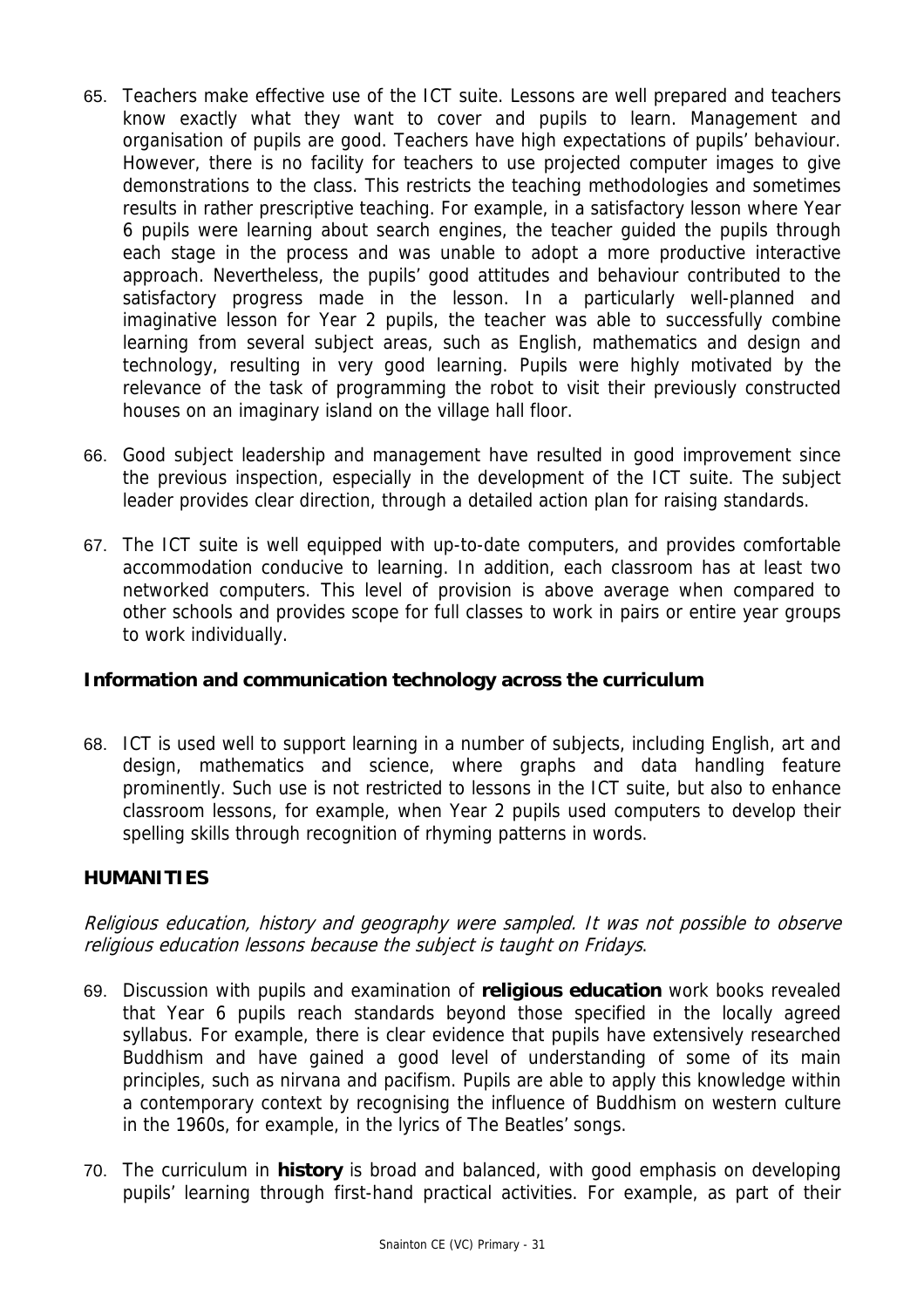work on the Vikings, pupils in Year 6 have made helmets out of papier-mâché to develop their understanding of the armour that Vikings wore. In the one lesson observed, pupils made good progress in their understanding of how the Vikings used runes as a means of written communication. The activities were interesting, and involved pupils carving their names, as runes, into plaster of Paris. This gave them a good insight into the everyday lives of people in those times. Visitors and visits to places of educational interest further extend their learning.

71. In the one **geography** lesson observed, Year 1 and 2 pupils were effectively taught to follow a route from given instructions. This imaginative lesson was very well planned around the initial stimulus of 'Barnaby Bear's travels'. Pupils' very good behaviour and keen attention reflected their obvious interest in the activity and contributed greatly to the good learning that took place.

#### **CREATIVE, AESTHETIC, PRACTICAL AND PHYSICAL SUBJECTS**

Music and art and design were sampled. Design and technology and physical education were not inspected.

- 72. There is a broad and balanced curriculum in **art and design** that provides pupils with the opportunity to develop their artistic skills by using a wide range of media. They are able to build up their understanding and appreciation of famous artists by studying their work. For example, pupils in Years 3 and 4 have created good quality pictures based on the work of William Morris, Gustav Klimt and Piet Mondrian. Involvement in the cluster group enables pupils to take part in a wider range of artistic experiences and makes a positive contribution to the provision for art and design.
- 73. In **music,** pupils have access to a wide variety of interesting experiences. These are enhanced by involvement in the *cluster group*, through which they can join pupils from other schools to take part in musical activities such as inter-school concerts at the Grand Spa Hall in Scarborough. In the one lesson observed, pupils made good progress in their ability to play a given rhythm, using untuned percussion instruments to accompany a song. The teacher's good subject knowledge allowed her to effectively demonstrate how pupils could improve their singing. Pupils joined in the lesson enthusiastically and showed care when handling the instruments. The curriculum is enhanced by pupils being able to join the extra-curricular club to learn how to play the recorder. Pupils are encouraged to take part in the school's musical performances held at various times of the year for parents and members of the community. Pupils' singing in assemblies is tuneful and enthusiastic and this is a part of their school life in which they show much enjoyment.

#### **PERSONAL, SOCIAL AND HEALTH EDUCATION AND CITIZENSHIP**

#### This area of the curriculum was sampled.

74. Involvement in the cluster group effectively supports pupils' social development, as they are able to work with pupils from different schools and backgrounds. A variety of visits, including a residential stay, also help pupils to learn how to get along harmoniously with others. As a result of these experiences, they learn a variety of social skills, such as working together and caring for others. There are good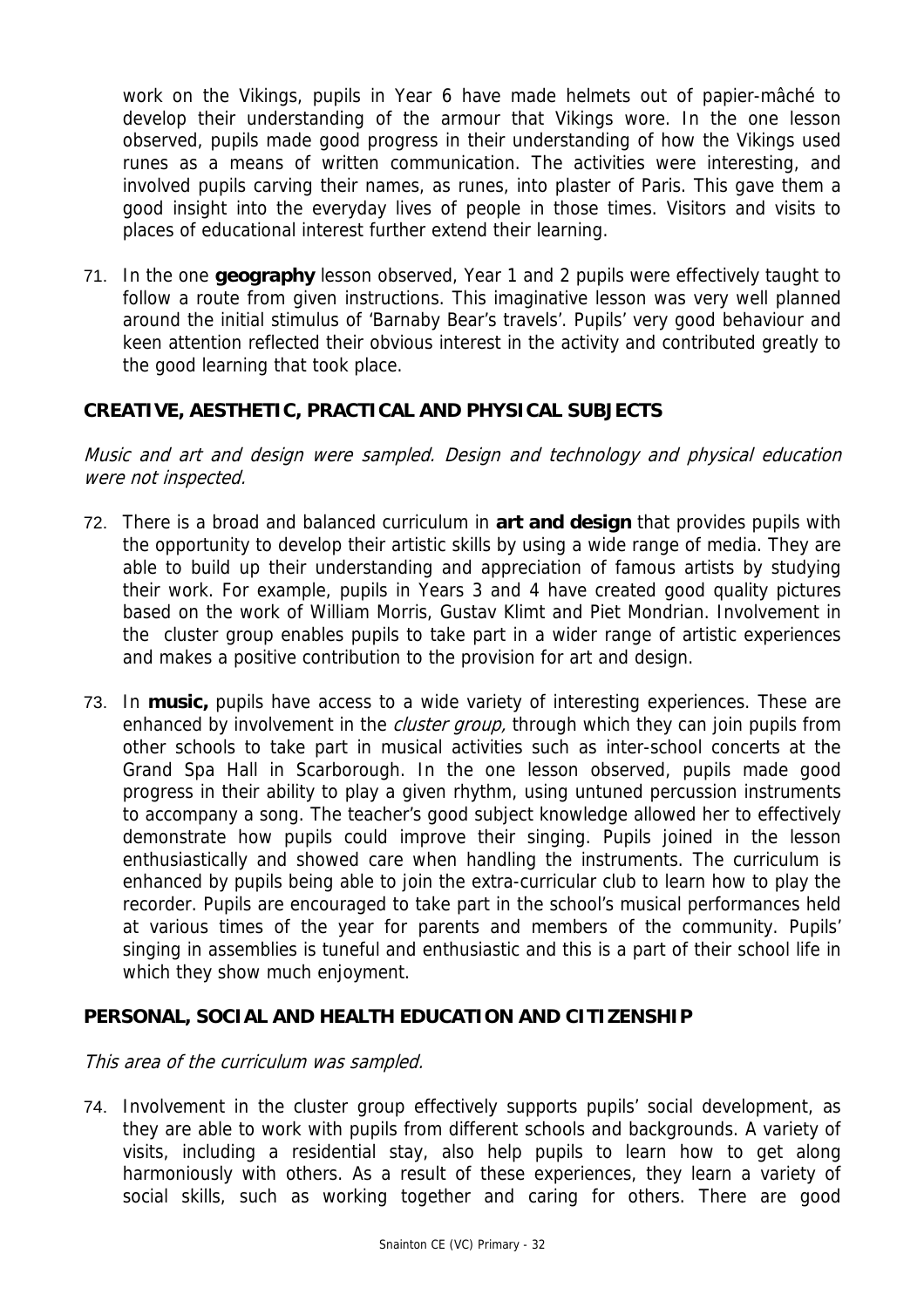opportunities, in and out of classrooms, to show initiative and take responsibility, which helps their personal development. A good example of this is the school council, through which pupils are able to have a say in how the school develops and to learn about the democratic process. There are opportunities for pupils to talk about their concerns and to discuss how they can become responsible citizens. Pupils are helped to develop positive attitudes towards healthy eating and are made aware of the harmful effects of drugs.